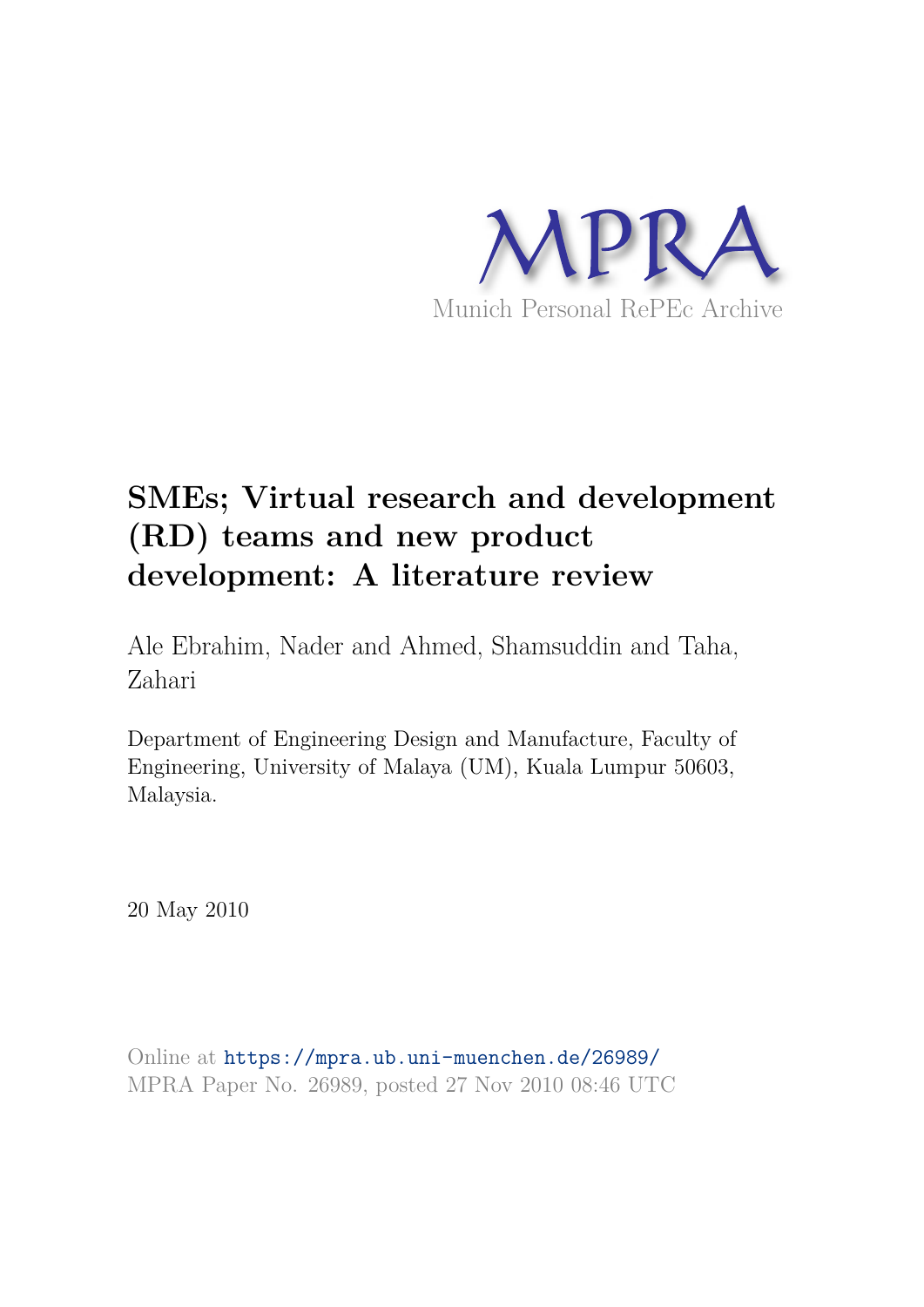Review

## **SMEs; Virtual research and development (R&D) teams and new product development: A literature review**

## **Nader Ale Ebrahim\*, Shamsuddin Ahmed and Zahari Taha**

Department of Engineering Design and Manufacture, Faculty of Engineering, University of Malaya (UM), Kuala Lumpur 50603, Malaysia.

Accepted 10 June, 2010

**Small and medium-sized enterprises (SMEs) are indeed the engines of global economic growth. Their continued growth is a major subject for the economy and employment of any country. Towards that end, virtual research and development (R&D) could be a viable option to sustain and ease the operations of SMEs. However, literature shows there has not been a great deal of research into the diverse characteristic of virtual R&D teams in SMEs. This article provides a comprehensive literature review on different aspects of virtual R&D teams collected from the reputed publications. The purpose of the literature review is to provide an outline on the structure and dynamics of R&D collaboration in SMEs. Specifying the rationale and relevance of virtual teams, the relationship between virtual R&D team for SMEs and new product development (NPD) has been examined. It concludes with identifying the gaps and feebleness in the existing literatures and calls for future research in this area. It is argued to form of virtual R&D team deserves consideration at top level management for venturing into the new product development within SMEs.** 

**Key words:** Virtual teams, small and medium enterprises, new product development, R&D.

## **INTRODUCTION**

SMEs can successfully enter and remain in the global market if they can fulfill the customer needs for features and quality of products (Kusar et al., 2004). Their survival depended on their ability to market response, meeting performance and producing goods that could meet international standards (Gomez and Simpson, 2007). In other words, certain competitiveness may be a precondition for an SME's survival when dealing with dynamic conditions in the business environment. To compete with global competition and overcome the rapid technology change and product variety expansion in the new manufacturing environment, SMEs must be able to continue in product innovation (Laforet, 2008). One important trend is to enable them to create new knowledge and transfer that into reality. The SMEs are one of the sectors that have a strong potential to benefit from advances in Information and Communication Technologies (ICTs) and to adapt new business. A suitable combination of explosive knowledge growth and inexpensive information transfer

creates a fertile soil for unlimited virtual invention (Miles et al., 2000). Use of ICTs can be considered as a key factor for innovation and entrepreneurship. ICTs are indispensable for SMEs to innovate (Redoli et al., 2008). Web services can help the enterprises to get external service resources and carry out collaborative design and manufacturing (Dong and Liu, 2006). It is especially urgent for SMEs to make a network service platform to speed up the product development (Lan et al., 2004).

Internationalization of R&D Network is a recent phenomenon (Salmela and Lukka, 2004). International collaboration in R&D is, however, becoming increasingly important in creating knowledge that makes research and business more competitive. Under the pressure of globalize competition forces, producers are continuously innovating and upgrading the quality of their existing products.

Organizations are facing unprecedented challenges in an ever dynamic, constantly changing and complex environment (Rezgui, 2007). In this knowledge-based environment, the driving forces for this phenomenon are digitization, the Internet and high-speed data networks that are keys to addressing many operational issues from

<sup>\*</sup>Corresponding author. E-mail: nader.ale.um@gmail.com.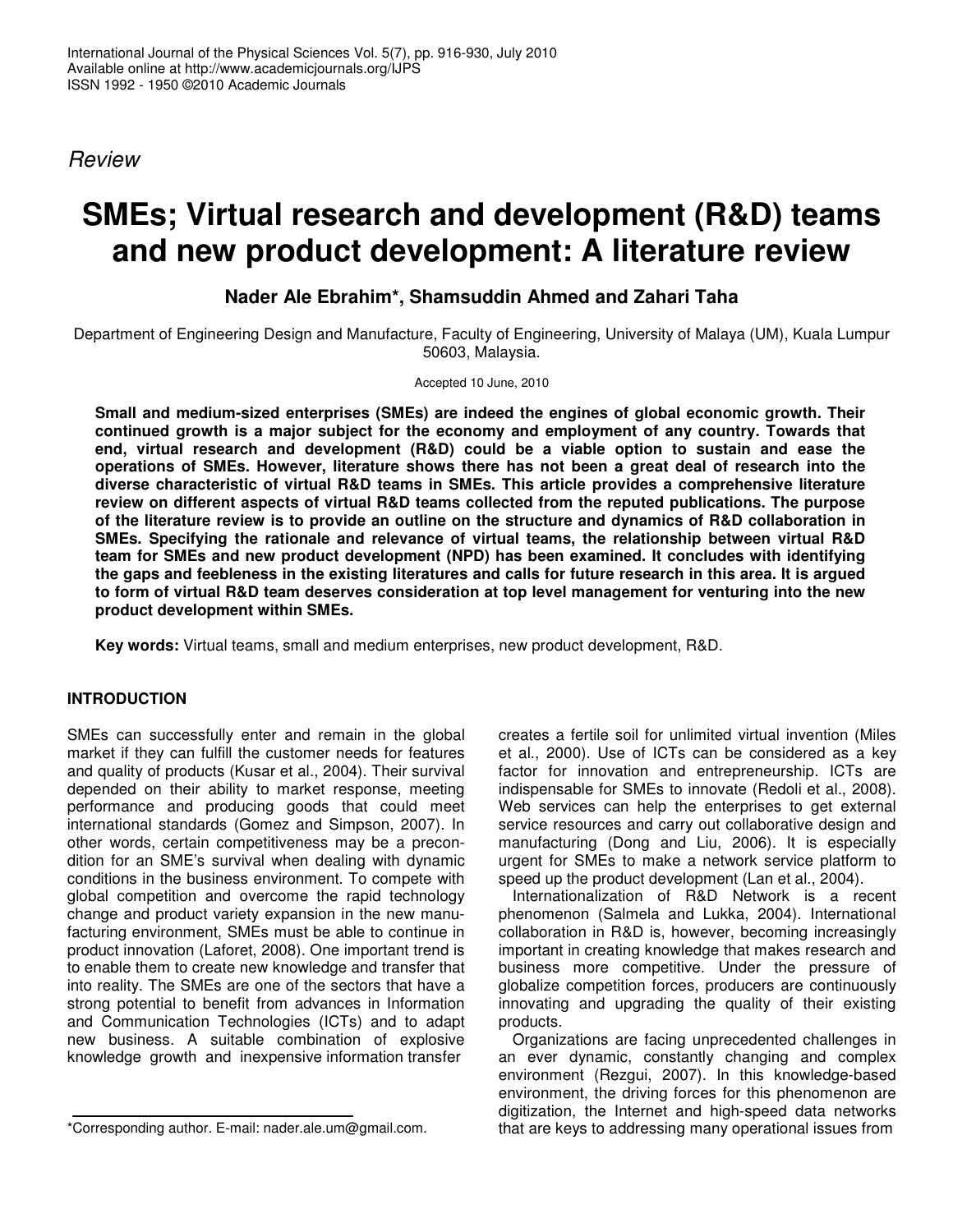design to logistics and distribution (Noori and Lee, 2006). Networking, outsourcing and information and communication technology is considered as general tools and means to respond to these challenges (Salmela and Lukka, 2004). From the other direction, surviving in the competitive industry needs strategies to collaborate or compete with suitable firms within a network in an NPD (Chen et al., 2008a). As a result multinational enterprises have increased their R&D investment in foreign countries (Reger, 2004).

Responding to the increasing decentralization and globalization of work, many organizations have responded to their dynamic environments by introducing virtual teams. Virtual teams are growing in popularity (Cascio, 2000).

Additionally, the rapid development of new communication technologies such as the internet has speeded up this trend so that today, most of the large organizations employ virtual teams to some degree (Hertel et al., 2005). Considering that under the increasingly competitive global market, a firm simply cannot survive without new products developed under network cooperation, especially for high-tech industries (Chen et al., 2008b). Keeping virtual R&D teams in NPD processes, operating innovatively, effectively and efficiently is of a high importance, but the issue has poorly been addressed simultaneously in the previous studies.

While some studies have been conducted on usage of a certain model in large companies, applications within SMEs have remained largely un-documented. A few studies exclusively focused on the virtual R&D teams, for example (Tribe and Allen, 2003; Gassmann and Von Zedtwitz, 2003b; Kratzer et al., 2005; Gassmann and Von Zedtwitz, 1999) and none of them concentrated on the virtual R&D teams for NPD in SMEs. So, literature shows that there has not been a great deal of research into the diverse characteristic of virtual R&D teams in SMEs, which are still ambiguous. This extensive review shows that limited work had been directed towards exploring and analyzing the existing inter-relation among virtual R&D teams and NPD in SMEs. Therefore, this paper summarized the key findings of earlier works on different aspects of virtual R&D teams in SMEs and establishes it a rationale in NPD. It provides the gaps and weaknesses in the existing literature on virtual R&D teams in new product development within SMEs. Base on the literature review, we then propose suggestions for future research.

## **REVIEW SEARCH METHOD**

Collaborative R&D involving SMEs have wide coverage. It applies to various activities ranging from information exchange to new product development. This review article is based on dependable and reputed publications. It mainly covers aspects like SMEs characteristics, scope

of virtual R&D teams and their relationship in NPD. The articles are collected from the following two sources:

(1) Reputed journals, books and practitioners' literatures related to the topic published since 1997.

(2) Research papers presented in various conferences focusing on R&D and SMEs activities, NPD and technology management issues.

As there is no single definition of collaborative virtual R&D team in SMEs that involves NPD, there is a lack of specific research on the subject. A few studies were done on R&D collaborations in multinational companies. Therefore, in order to find out structures, dynamics and management intervention in the field, a broader spectrum of literature has been considered. This review covered literatures in the areas of collaborative R&D in general, its relevance with SMEs, NPD in SMEs and virtuality. The current understanding and thinking about SMEs, virtual R&D teams and NPD are found at the intersection of these separate fields, as showed in Figure 1.

The investigation limited to the reputed publication since 1997 is not included in the other sources such as magazines and white papers. The list of references contains 200 items out of 345 selected items, which were extracted from 1,118 pre-investigated items. To find relevant academic publications, some multidisciplinary databases were used. To find the relevancy a set of keywords from a general model which is shown in Figure 1 were used. The general model for SMEs; virtual R&D teams and NPD enable a systematic integration of the fragmented literature on the topic. There is no consensus in the literature is whether virtual teams are superior at SMEs or not. We argue that lack of SMEs will be sheltered by virtual teams. The distribution of reviewed articles per publication year shows that 2007 was an outstanding date for research on topic Figure 2. The trend of publication shows virtual R&D team in SMEs for NPD is an interesting topic in recent years.

## **VIRTUAL TEAMS**

Although virtual teamwork is a current topic in the relevant literature on global organizations but defining 'virtual' is still unsettled across multiple institutional contexts (Chudoba et al., 2005). The concept of a "team" is described as a small number of people with complementary skills who are equally committed to a common purpose, goal and working approach for which they hold themselves mutually accountable (Zenun et al., 2007). It is worth mentioning that virtual teams are often formed to overcome geographical or temporal separations (Cascio and Shurygailo, 2003). Virtual teams work across boundaries of time and space by utilizing modern computer-driven technologies. The term "virtual team" is used to cover a wide range of activities and forms of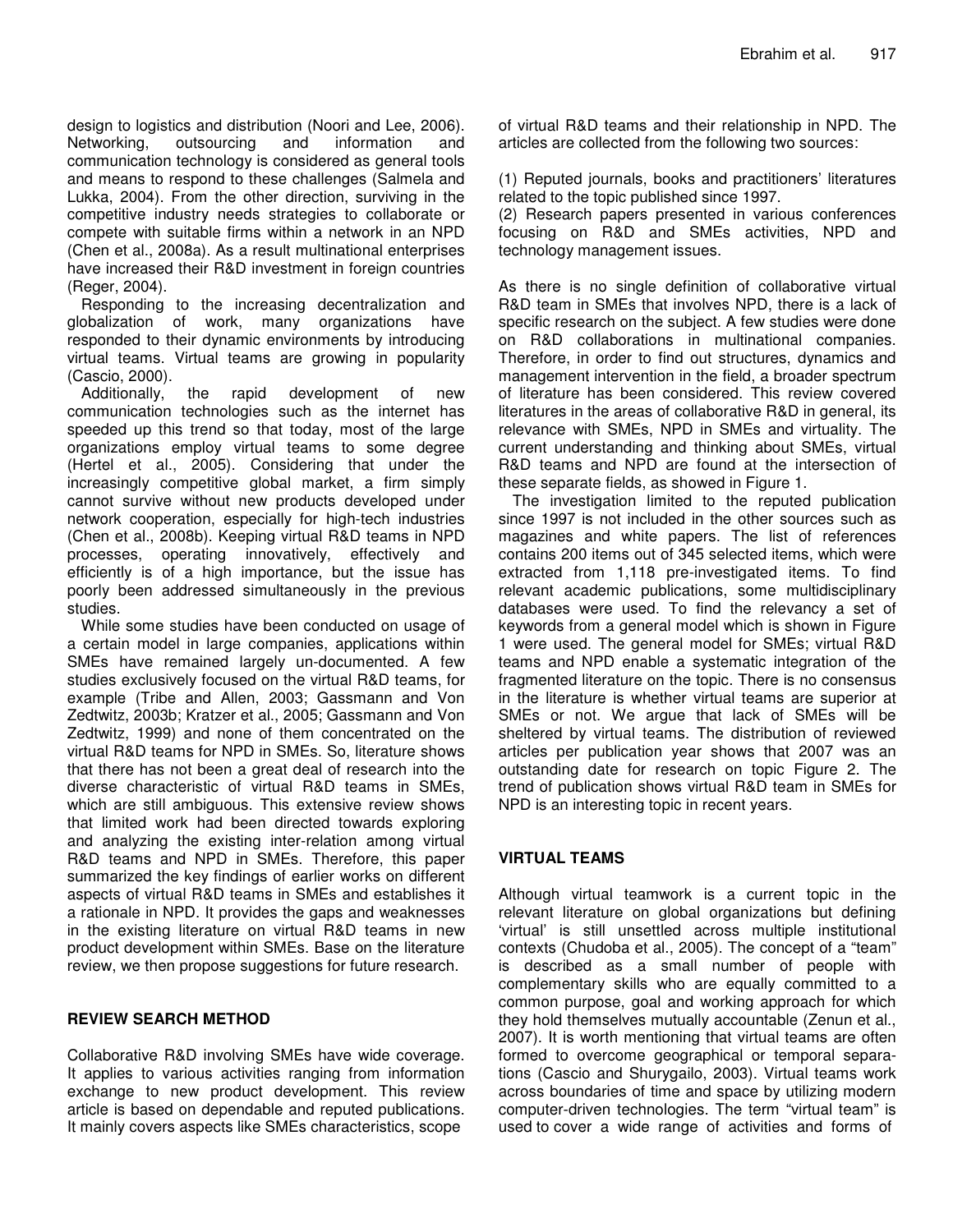

**Figure 1.** Literature fields included in the review: A general model.



**Figure 2.** Publication trend.

technology-supported functions (Anderson et al., 2007). Gassmann and Von Zedtwitz (2003b) defined "virtual team as a group of people and sub-teams which interact through interdependent tasks guided by common purpose and work across links strengthened by information, communication, and transport technologies". Another definition of virtual teams, "… distributed work teams whose members are geographically dispersed but coordinate their work, predominantly with electronic information and communication technologies (E-mail, video-conferencing, telephone, etc.) (Hertel et al., 2005)". However, among different definitions of a virtual team, the following one is the most widely accepted (Powell et al., 2004), ''virtual teams as groups of geographically, organizationally and/or time dispersed people brought together by information technologies to accomplish one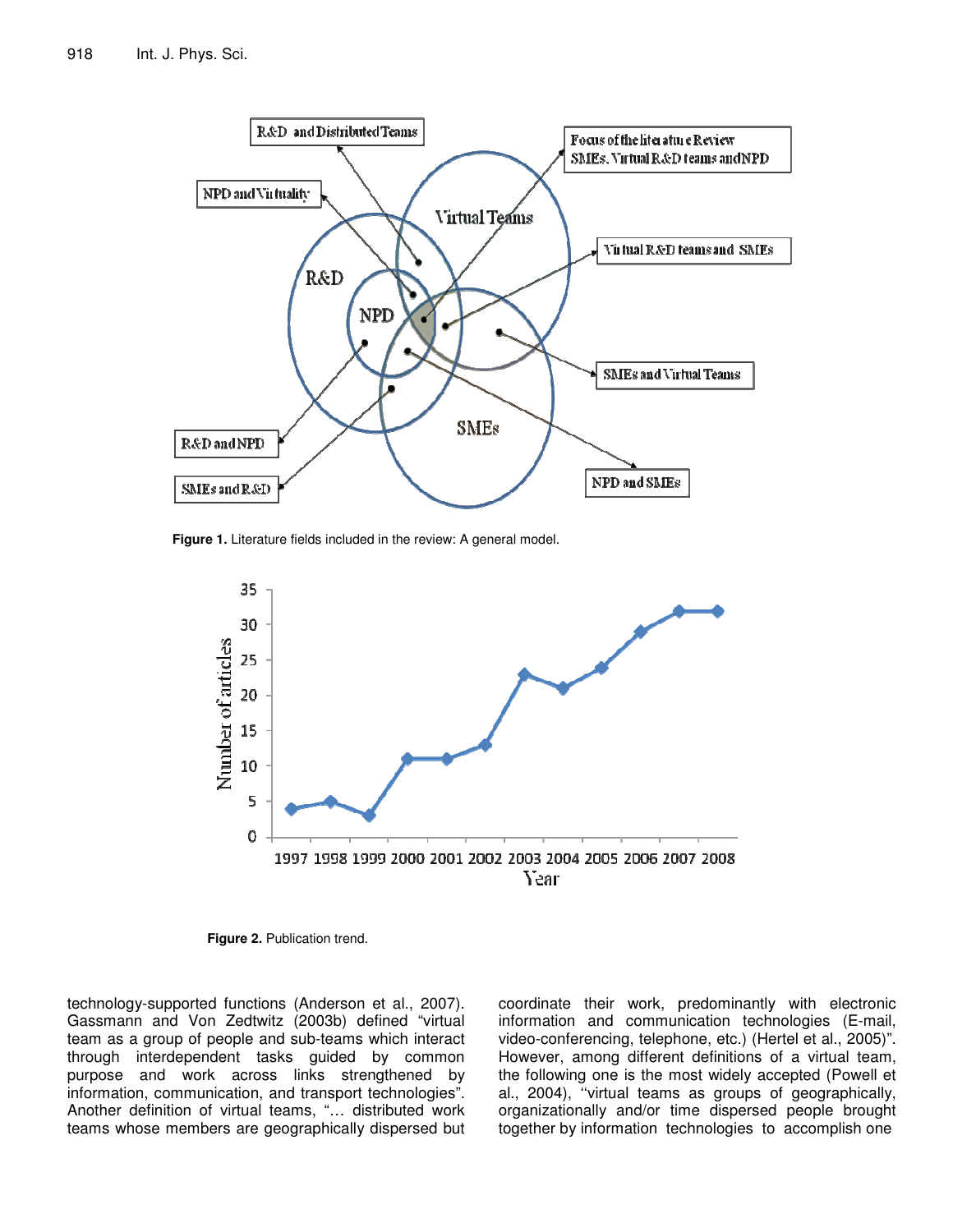or more organization tasks''. It is generally accepted that virtual teams form socio-technical systems (Curseu et al., 2008). From these are other definitions, the key terms in virtual teams are:

A group of people (may belong to different companies (Dafoulas and Macaulay, 2002) who interact through interdependent tasks to achieve common goals (Gassmann and Von Zedtwitz, 2003b), while geographically, organizationally and/or time dispersed (Leenders et al., 2003), work mainly using communication technologies (Hertel et al., 2005), for short-term and perpetual (Baskerville and Nandhakumar, 2007).

#### **Team and innovation**

It is a widely accepted fact that innovation is better achieved by working in teams (Sorli et al., 2006). Most of the successful innovations are developed through the collective efforts of individuals in NPD teams (Akgun et al., 2006). All teams and virtual teams in particular, must develop mechanisms for sharing knowledge, experiences and insights critical for accomplishing their missions (Rosen et al., 2007). Virtual teams offer business applications that make the concurrent design of the products and development process feasible as well as responsive to variations and changes in product/process information (Mulebeke and Zheng, 2006).

#### **Benefit of virtual teams**

Virtual teams reduce time-to-market (Lipnack and Stamps, 2000; May and Carter, 2001; Sorli et al., 2006; Kankanhalli et al., 2006; Chen, 2008; Shachaf, 2008; Kusar et al., 2004; Ge and Hu, 2008; Mulebeke and Zheng, 2006; Guniš et al., 2007; Prasad and Akhilesh, 2002; Zhang et al., 2004; Sridhar et al., 2007). Lead time or time-to-market has been generally admitted to being one of the most important keys for the success in manufacturing (Sorli et al., 2006). Time also has an almost 1:1 correlation with cost, so cost will be proportionally reduced if the time-to market is quicker (Rabelo and Jr, 2005). Virtual teams can overcome the limitations of time, space and organizational affiliation that traditional teams face (Piccoli et al., 2004) and reduce transfer time and costs and travel costs (McDonough et al., 2001; Rice et al., 2007; Bergiel et al., 2008; Cascio, 2000; Fuller et al., 2006; Kankanhalli et al., 2006; Prasad and Akhilesh, 2002; Olson-Buchanan et al., 2007; Boudreau et al., 1998; Biuk-Aghai, 2003; Liu and Liu, 2007; Lipnack and Stamps, 2000). Virtual teams overcome the limitations of time, space and organizational affiliation that traditional teams face (Piccoli et al., 2004). One of the most important of employ virtual R&D team can tap selectively into a centre of

excellence, using the best talent regardless of location (Criscuolo, 2005; Cascio, 2000; Samarah et al., 2007; Fuller et al., 2006; Furst et al., 2004; Badrinarayanan and Arnett, 2008; Prasad and Akhilesh, 2002; Boudreau et al., 1998; Boutellier et al., 1998).

Also, virtual teams respond quickly to changing business environments (Bergiel et al., 2008; Mulebeke and Zheng, 2006), able to digitally or electronically unite experts in highly specialized fields working at great distances from each other (Rosen et al., 2007), make R&D continuation decisions more effective (Cummings and Teng, 2003; Schmidt et al., 2001), provide greater degree of freedom to individuals involved with the development project (Ojasalo, 2008; Badrinarayanan and Arnett, 2008; Prasad and Akhilesh, 2002). Creating greater productivity, shorter development times (McDonough et al., 2001; Mulebeke and Zheng, 2006), producing better outcomes and attracting better employyees are other benefits of virtual teams. Further, such teams can generate the great competitive advantage from limited resources (Martins et al., 2004; Rice et al., 2007; Chen et al., 2008c), useful for projects that require cross-functional or cross boundary skilled inputs (Lee-Kelley and Sankey, 2008), less resistant to change (Precup et al., 2006), helping transnational innovation processes (Gassmann and Von Zedtwitz, 2003b; Prasad and Akhilesh, 2002) and higher degree of cohesion (teams can be organized whether or not members are in proximity to one another) (Kratzer et al., 2005; Cascio, 2000; Gaudes et al., 2007), evolving organizations from production-oriented to service/information-oriented (Johnson et al., 2001; Precup et al., 2006) and providing organizations with an unprecedented level of flexibility and responsiveness (Powell et al., 2004; Hunsaker and Hunsaker, 2008; Chen, 2008; Guniš et al., 2007; Prasad and Akhilesh, 2002; Pihkala et al., 1999; Piccoli et al., 2004; Liu and Liu, 2007). Besides, virtual teams are selfassessed and high performance teams (Chudoba et al., 2005; Poehler and Schumacher, 2007), employees can more easily accommodate both personal and professional lives (Cascio, 2000), employees perform their work without concern of space or time constraints (Lurey and Raisinghani, 2001), optimize the contributions of individual members towards the completion of business tasks and organizational goals (Samarah et al., 2007), reduce the pollution (Johnson et al., 2001), manage the development and commercialization tasks quite well (Chesbrough and Teece, 2002), improve communication and coordination and encourage the mutual sharing of inter-organizational resources and competencies (Chen et al., 2008a), cultivating and managing creativity (Leenders et al., 2003; Prasad and Akhilesh, 2002; Atuahene-Gima, 2003; Badrinarayanan and Arnett, 2008), facilitate knowledge capturing and sharing and experiences (Rosen et al., 2007; Zakaria et al., 2004; Furst et al., 2004; Merali and Davies, 2001; Sridhar et al., 2007; Lipnack and Stamps, 2000), improve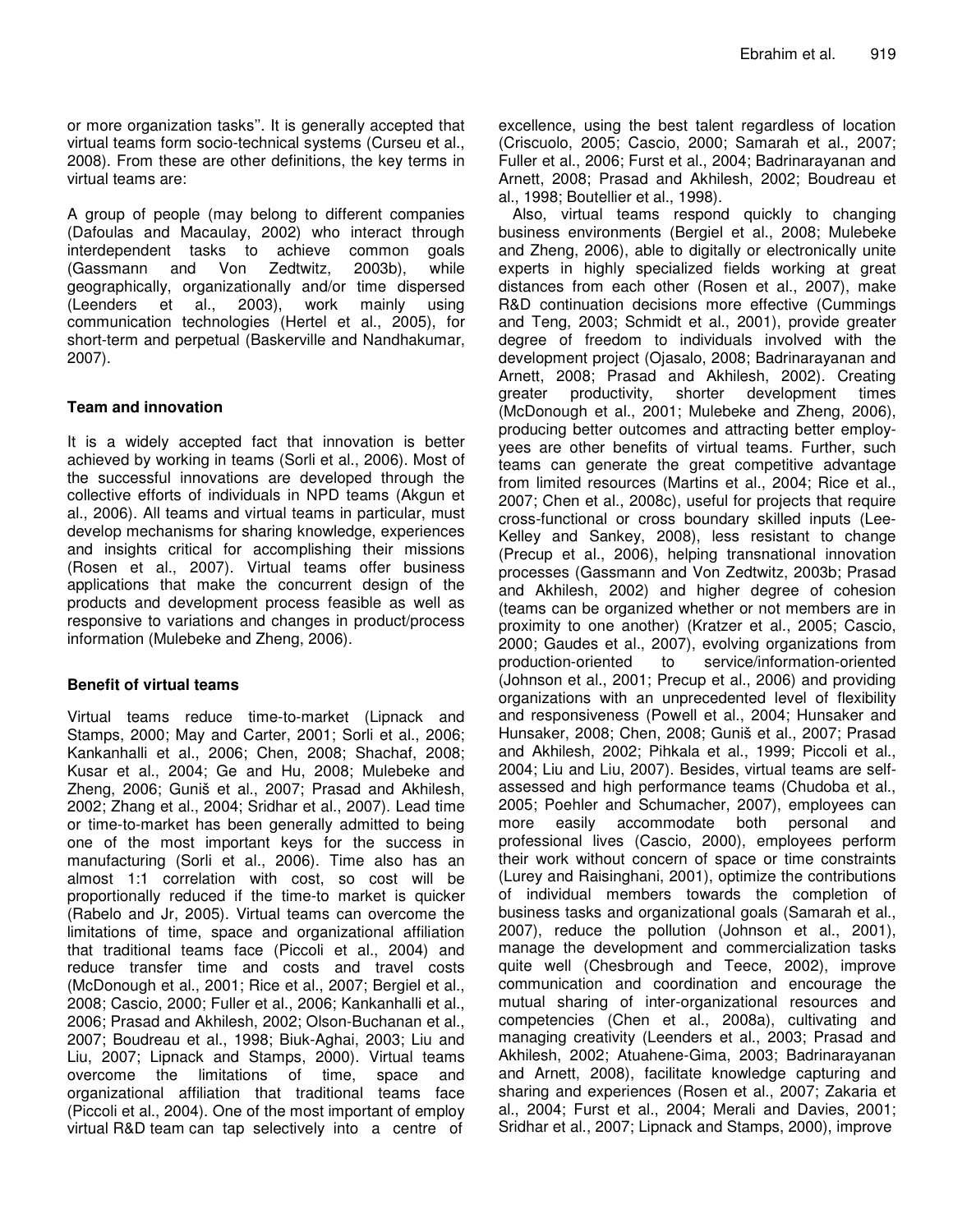the detail and precision of design activities (Vaccaro et al., 2008), provide a vehicle for global collaboration and coordination of R&D-related activities (Paul et al., 2005), allow organizations to access the most qualified individuals for a particular job regardless of their location (Hunsaker and Hunsaker, 2008) and enable organizations to respond faster to increased competition (Hunsaker and Hunsaker, 2008; Pauleen, 2003).

The ratio of publications from virtual R&D member is more exceeded from co-located publications (Ahuja et al., 2003) and the extent of informal exchange of information is minimal (Pawar and Sharifi, 1997; Schmidt et al., 2001). Virtual teams have better team outcomes (quality, productivity and satisfaction) (Gaudes et al., 2007; Ortiz de Guinea et al., 2005; Piccoli et al., 2004), reduce training expenses, faster learning (Pena-Mora et al., 2000; Atuahene-Gima, 2003; Badrinarayanan and Arnett, 2008) and finally greater client satisfaction (Jain and Sobek, 2006). These benefits are not entirely new. The key advantages in virtual teams are that they can reduce time-to-market, increase in flexibility and team formation.

### **Pitfall of virtual teams**

Virtual R&D teams in which members do not work at the same time or place often faces tight schedules and a need to start quickly and perform instantly (Munkvold and Zigurs, 2007). Virtual team may allow people to collaborate with more productivity at a distance, but the trip to a coffee corner or across the hallway to a trusted colleague is still the most reliable and effective way to review and revise a new idea (Gassmann and Von Zedtwitz, 2003a). As a drawback, virtual teams are vulnerable to mistrust, communication breakdowns, conflicts and power struggles (Rosen et al., 2007; Cascio, 2000; Kirkman et al., 2002; Taifi, 2007; Baskerville and Nandhakumar, 2007). It sometimes requires complex technological applications (Bergiel et al., 2008; Badrinarayanan and Arnett, 2008) and has a lack of physical interaction (Cascio, 2000; Hossain and Wigand, 2004; Kankanhalli et al., 2006; Rice et al., 2007). In virtual teams, everything to be reinforced in a much more structured, formal process (Lurey and Raisinghani, 2001) but decrease monitoring and control of activities (Pawar and Sharifi, 1997).

Virtual teams comprise of challenges of project management (Wong and Burton, 2000; Martinez-Sanchez et al., 2006; Badrinarayanan and Arnett, 2008; Jacobsa et al., 2005), finding out the suitable task technology fit (Qureshi and Vogel, 2001; Ocker and Fjermestad, 2008; Griffith et al., 2003; Badrinarayanan and Arnett, 2008; Bell and Kozlowski, 2002), managing conflict (Hinds and Mortensen, 2005; Ocker and Fjermestad, 2008; Kayworth and Leidner, 2002; Piccoli et al., 2004; Wong and Burton, 2000; Ramayah et al., 2003)

and technophobia (employees who are uncomfortable with computer and other telecommunications technologies) (Johnson et al., 2001). Cultural diversity in virtual teams leads to differences in the members thought processes. Therefore, develop trust among the members are challenging (Bell and Kozlowski, 2002; Griffith et al., 2003; Shachaf, 2005; Jacobsa et al., 2005; Paul et al., 2005; Poehler and Schumacher; 2007; Kankanhalli et al., 2006; Badrinarayanan and Arnett, 2008; Munkvold and Zigurs, 2007; Boutellier et al., 1998). Variety of practices (cultural and work diversity) and employee mobility negatively impacted performance in virtual teams (Chudoba et al., 2005). Team members need special training and encouragement (Ryssen and Godar, 2000).

## **RESEARCH AND DEVELOPMENT (R&D)**

Nowadays, unpredictable economic and business environment suggests that many firms seek new ways of conducting their business through some innovation to make a profit and stay ahead of the competition (Laforet, 2008). Around the world, innovation is now recognized as a prime source of competitive advantage (Hegde and Hicks, 2008). R&D is a strategy for developing technologies that can be commercialized under independent intellectual property rights. R&D enable firms to create new technologies and/or to build on existing technologies gained through technology transfer (Zhouying, 2005). R&D efforts are necessary to realize various goals (Robinson and Propp, 2008). R&D is an endless process for any forward thinking technologybased companies.

Innovative development of the existing products is advisable to keep ahead of advances that competitors may be making. Further, when a potential customer approaches a firm outlining its needs for a product, R&D may be required to fulfill the request (Lawson et al., 2006). The success of a company's R&D effort is strongly related to the uniqueness of the product, both product functions and technical aspects (Kratzer et al., 2005). Research is an investment, not an expense (Boer, 2005). Large amount of money is spent all over the world on R&D, to ensure future sustainability (Precup et al., 2006). From different points of view, the increasing complexity and inter-disciplinary nature of R&D process in turn has increased the cost of research. Therefore, research becomes less attractive without partners to share the cost (Howells et al., 2003).

## **R&D and distributed team**

R&D are now dependent to different location drivers (Von Zedtwitz and Gassmann, 2002). Many firms started to earn their knowledge from external sources (Erkena and Gilsing, 2005). R&D units in foreign countries have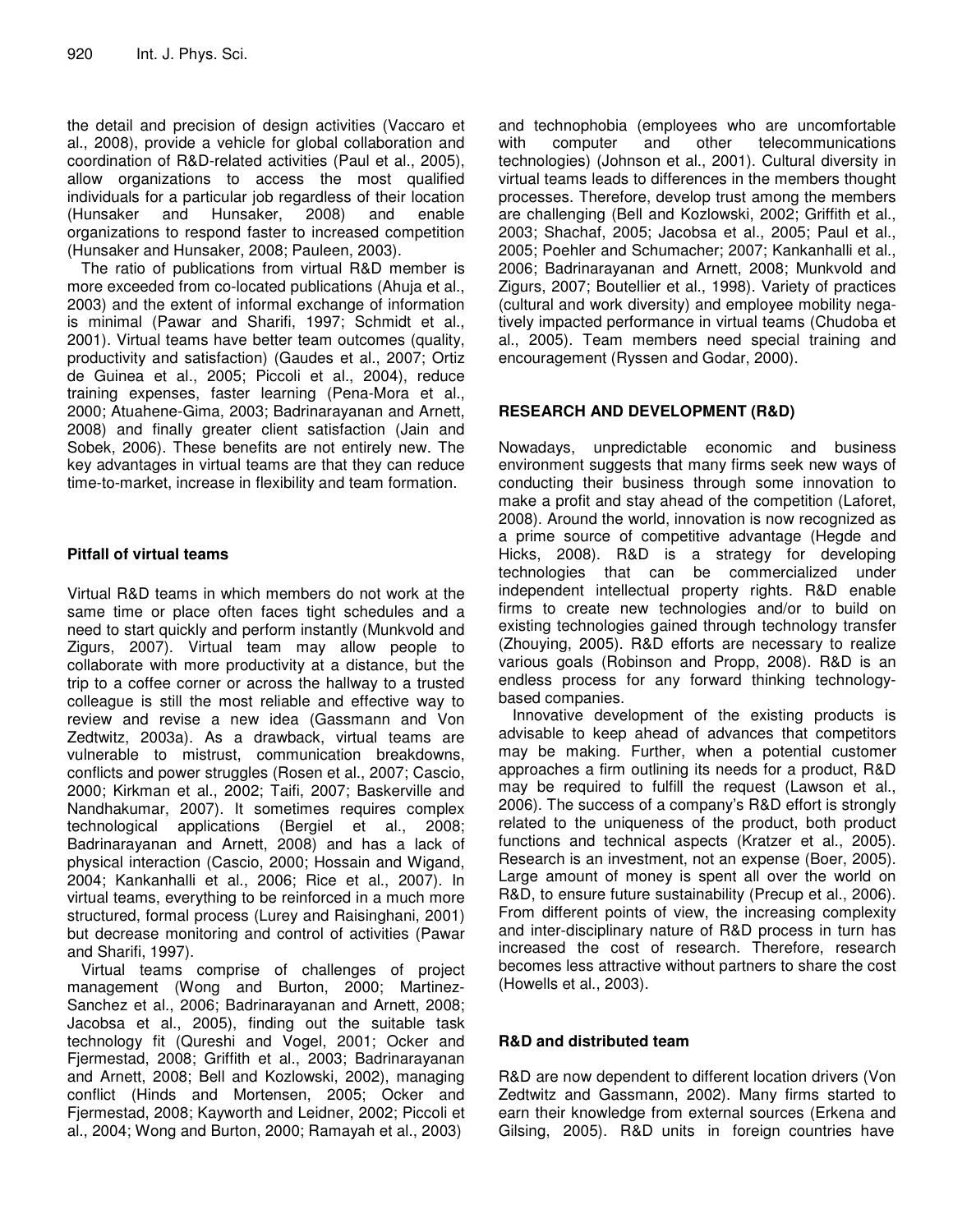gained more responsibilities and competencies besides the still-existing traditional mode of product developed adapted in the home country and technical support for production in abroad (Reger, 2004). Trends in the last decade had shown China and India were emerging as attractive R&D destinations for the USA (Hegde and Hicks, 2008).

Changes in telecommunications and data processing abilities make it possible to coordinate research, marketing and production operation around the world (Acs and Preston, 1997). Hegde and Hicks (2008) noted that overseas R&D sites are auxiliary outposts, subservient to home R&D laboratories. "Corporate growth and positioning" and "knowledge sourcing" are two forces, which result in companies with a more global R&D nature (Richtne´r and Rognes, 2008). Technological change is a highly dynamic process that may quickly move to take the advantage of ideal conditions for growth (Hegde and Hicks, 2008). For most R&D teams, being virtual are a matter of degree (Leenders et al., 2003).

#### **SMALL AND MEDIUM ENTERPRISES (SMEs) VIRTUAL TEAMS**

SMEs play an important role to promote economic development. Acs, et al. (1997) inferred that small firms are indeed the engines of global economic growth. In most countries, SMEs dominate the industrial and commercial infrastructure (Deros et al., 2006). More importantly SMEs play an important role in flows of foreign direct investment (FDI) (Kuo and Li, 2003). Economists believe the wealth of nations and the growth of their economies strongly depend on their SMEs' performance (Schröder, 2006). In many developed and developing countries, SMEs are the unsung heroes that bring stability to the national economy. They help buffer the shocks that come with the boom and bust of economic cycles. SMEs also serve as the key engine behind equalizing income disparity among workers (Choi, 2003). China's recent rapid growth is also linked to emerging many new small firms in village townships and in coastal areas, often named new industries (Acs et al., 1997).

To survive in the global economy SMEs have to improve their products and exploiting their intellectual capital in a network of knowledge-intensive relations inside and outside their borders (Corso et al., 2003).Hanna and Walsh (2002) noted that if small firms want to make a step-change in their technological and innovation base, they have to rethink their approach to cooperation. SMEs need proper and up-to-date knowledge to compete and there is a strong need to create, share and disseminate knowledge within SME's (Nunes et al., 2006).Especially, in the emerging and dynamic markets the shared knowledge creation and innovation may speed up market

development (Blomqvist et al., 2004). The key elements in knowledge-sharing are not only the hardware and software, but also the ability and willingness of team members to actively take part in the knowledge-sharing (Rosen et al., 2007). Dickson and Hadjimanolis (1998) examined innovation and networking among small manufacturing companies. They found some tentative evidence that companies performing at "the local strategic network" are more innovative than those operating in terms of "the local self-sufficiency". In the beginning of R&D activities SMEs always face capital shortage and need technological assistance.

Most firms today do not perform alone; they are networked vertically with many value chain partners (Miles et al., 2000). The typical Taiwanese production system has a cooperative network of SMEs that are flexible and quick responsive, although under-capitalized and sensitive to market demand and highly integrated in the global economy (Low, 2006). Strategic alliance formation has been touted as one of the most critical strategic actions that SMEs must undertake for survival and success (Dickson et al., 2006). Gassmann and Keupp (2007) found that managers of SMEs should invest less in tangible assets, but more in those areas such as R&D that will directly generate their future competitive advantage.

#### **Virtual R&D teams in SMEs**

Most SMEs are heavily reliant on external sources, including customers and suppliers, for the generation of new knowledge (Jones and Macpherson, 2006). SMEs of all sizes must reach out into their external environment for necessary resources (Dickson et al., 2006). In the present era of globalization, it is obvious the survival of the SMEs will be determined by their ability to manufacture and supply more, at competitive cost, in less delivery time, with minimum defects, using fewer resources (Sharma and Bhagwat, 2006). To face this challenge, SMEs can reinforce knowledge to create synergies that allow firms to overcome difficulties and succeed. This may lead to new relationships between different agents to overcome scarcity and/or difficulties in gaining access to resources (Gomez and Simpson, 2007).

The combination of explosive knowledge growth and inexpensive information transfer creates a fertile soil for unlimited virtual invention (Miles et al., 2000). Web resource services can help the enterprises to get external service resources and impose collaborative design and manufacturing (Dong and Liu, 2006). It is especially urgent for SMEs to construct a service platform of networked to speed up the product development (Lan et al., 2004). Sharma and Bhagwat (2006) study results reveal that IT in SMEs is still in a backseat even though the use of computers is continuously increasing in their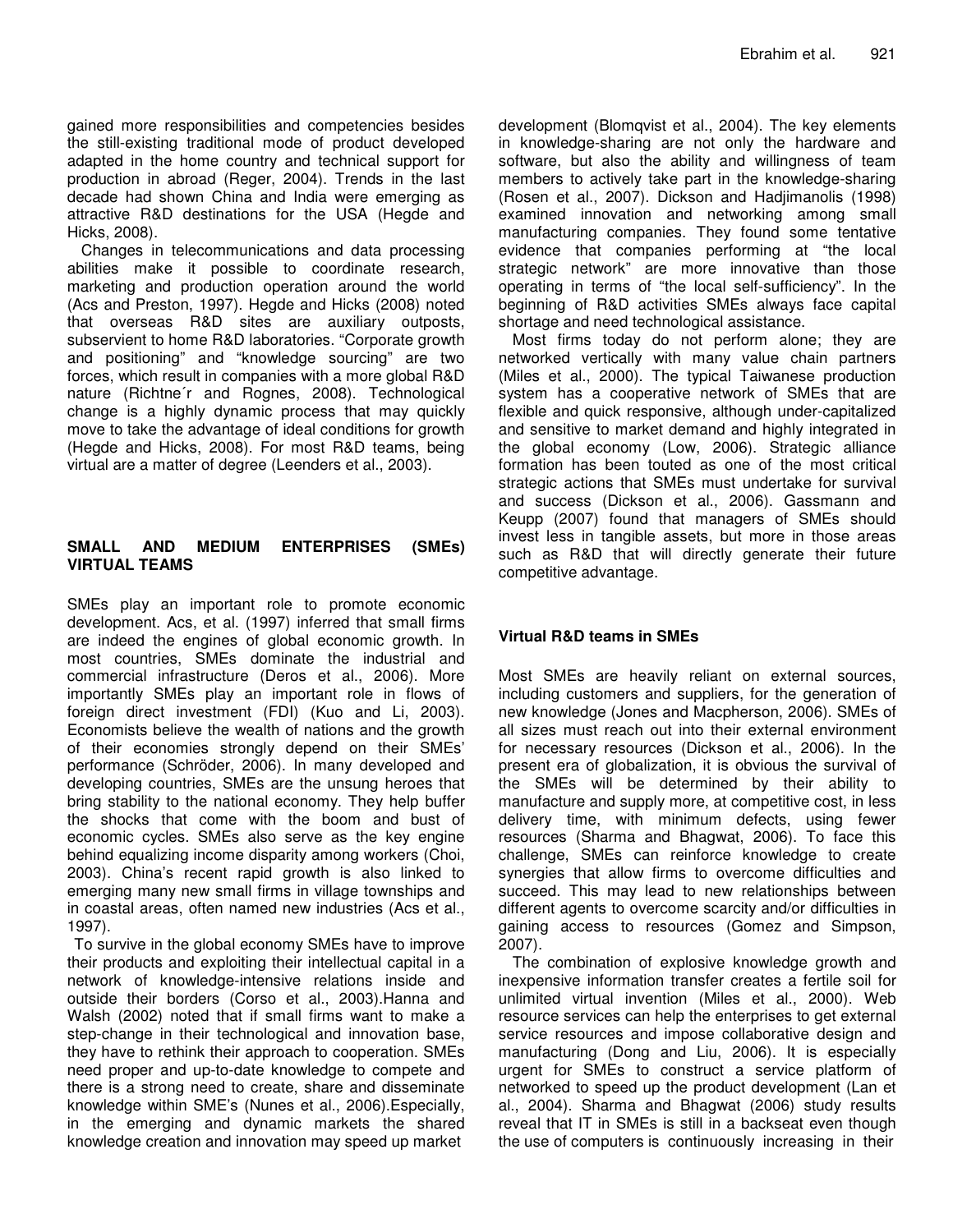**Table 1.** Some of the major advantages of SMEs.

| <b>Advantages</b>                                                                                                                                                        | <b>References</b>                                                                                                                                                                                                                                                    |
|--------------------------------------------------------------------------------------------------------------------------------------------------------------------------|----------------------------------------------------------------------------------------------------------------------------------------------------------------------------------------------------------------------------------------------------------------------|
| Generally dominated<br>by<br>entrepreneur<br>the<br>(owner-manager)                                                                                                      | (Jones and Macpherson, 2006; Schatz, 2006; Egbu et al., 2005;<br>Kotey and Slade, 2005; Bougrain and Haudeville, 2002; Love and<br>Irani, 2004; Sarosa and Zowghi, 2003)                                                                                             |
| Able to respond quickly to customer requests<br>and market changes, Customers focused                                                                                    | (Jones and Macpherson, 2006; Schatz, 2006; Levy and Powell,<br>1998; Mahemba and Bruijn, 2003; Wu et al., 2007; Canavesio<br>and Martinez, 2007; Huang et al., 2004; Abdul-Nour et al., 1999)                                                                        |
| Flexible and fast-response to change, easily<br>adaptive to new market conditions, dynamic in<br>behavior, developing customized solutions for<br>partners and customers | (Narula, 2004; Schatz, 2006; Deros et al., 2006; Mezgar et al.,<br>2000; Levy and Powell, 1998; Nieto and Fern'andez, 2005;<br>Sarosa, 2007; Davis and Sun, 2006; Starbek and Grum, 2002;<br>Abdul-Nour et al., 1999, Aragón-Sánchez and Sánchez-Marín,<br>$2005$ ). |
| Concentrated production and sales in their home<br>country                                                                                                               | (Narula, 2004; Perrini et al., 2007).                                                                                                                                                                                                                                |
| Driven by client demands<br>Quick decision-making (decisions are made by<br>an individual or a few people, or a single<br>individual)                                    | (Lawson et al., 2006; Schatz, 2006; Deros et al., 2006; Axelson,<br>2005)                                                                                                                                                                                            |
| It strongly correlated and inter-related with<br>respect to Innovation and entrepreneurship.<br>High innovatory potential                                                | (Robles-Estrada and Gómez-Suárez, 2007; Sharma and<br>Bhagwat, 2006; Gray, 2006; Gunasekaran et al., 1999; Bodorick<br>et al., 2002; Huang et al., 2001, Chew and Yeung, 2001)                                                                                       |
| More extensive use of external linkages for<br>Innovate.                                                                                                                 | (Laforet and Tann, 2006, Hoffman et al., 1998, Barnett and<br>Storey, 2000)                                                                                                                                                                                          |
| Un bureaucratic processes, flat and flexible<br>structures                                                                                                               | (Haga, 2005, Axelson, 2005, Schatz, 2006, Sharma and<br>Bhagwat, 2006, Deros et al., 2006, Levy and Powell, 1998,<br>Axelson, 2007, Massa and Testa, 2008)                                                                                                           |
| Strong inter and intra-firm relationships<br>managing a great amount of information                                                                                      | (Carbonara, 2005, Chen et al., 2007)                                                                                                                                                                                                                                 |
| Good at multi-tasking                                                                                                                                                    | (Schatz, 2006; Axelson, 2007)                                                                                                                                                                                                                                        |
| Focused on gaining instant gratification with<br>technology solutions.                                                                                                   | (Schatz, 2006)                                                                                                                                                                                                                                                       |
| Informal and dynamic strategies                                                                                                                                          | (Sharma and Bhagwat, 2006)                                                                                                                                                                                                                                           |
| Capable of going international early and rapidly                                                                                                                         | (Gassmann and Keupp, 2007)                                                                                                                                                                                                                                           |
| Having tight control over production processes<br>due to close management involvement                                                                                    | (Levy and Powell, 1998)                                                                                                                                                                                                                                              |
| Productive                                                                                                                                                               | (Beck et al., 2005)                                                                                                                                                                                                                                                  |
| Knowledge creating                                                                                                                                                       | (Egbu et al., 2005, Levy et al., 2003)                                                                                                                                                                                                                               |
| Fast learning and adapting routines and strategy                                                                                                                         | (Axelson, 2005)                                                                                                                                                                                                                                                      |
| Great potential to adapt new production methods                                                                                                                          |                                                                                                                                                                                                                                                                      |
| Creating astute alliances, networking                                                                                                                                    | (Dijk et al., 1997; Massa and Testa, 2008; Partanen et al., 2008;<br>Karaev et al., 2007; Kearney and Abdul-Nour, 2004)                                                                                                                                              |

operations.

#### **The major characteristics of SMEs**

To have a better understanding of SMEs behavior, a brief knowledge of the characteristics of SMEs is a must and therefore, the major characteristics of SMEs are listed in Tables 1 and 2 (These are for all types of SMEs (generalizations) and not all may hold true for every

SME's.). SMEs are not scaled-down versions of large companies. There are different characteristics that distinguish them from large corporations and that can, of course, change across different countries and cultures. SMEs are generally independent, multi-tasking, cashlimited and owner-based actively managed by the owners, highly personalized and informal structured, largely localized enterprises in their area of operations that are largely dependent on internal sources to the growth of finance (Perrini et al., 2007).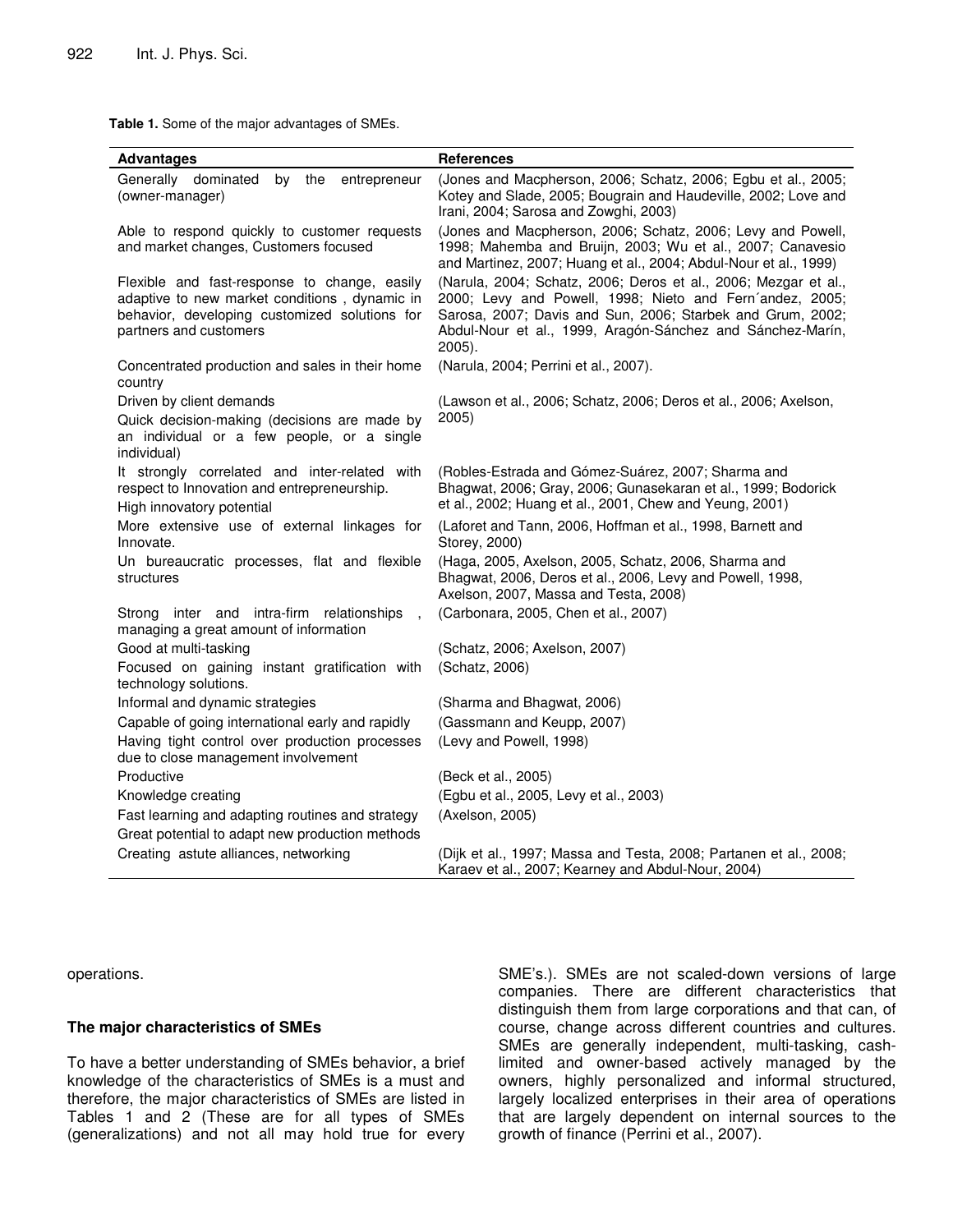**Table 2.** Some of the major disadvantages of SMEs.

| <b>Disadvantages</b>                                                                                                                             | <b>References</b>                                                                                                                                                                                                                                                                                                                                                                             |
|--------------------------------------------------------------------------------------------------------------------------------------------------|-----------------------------------------------------------------------------------------------------------------------------------------------------------------------------------------------------------------------------------------------------------------------------------------------------------------------------------------------------------------------------------------------|
| Scarce resources and manpower                                                                                                                    | (Wang and Chou, 2008; Pullen et al., 2008; Hanna and Walsh, 2002; Lu and Beamish,<br>2006; Nieto and Fern'andez, 2005; Axelson, 2007; Deros et al., 2006; Partanen et al., 2008;<br>Caputo et al., 2002; Abdul-Nour et al., 1999; Kearney and Abdul-Nour, 2004; Bodorick et<br>al., 2002; Sarosa, 2007; Jansson and Sandberg, 2008; Kim et al., 2008a; Yusuff et al.,<br>2005; Laforet, 2008) |
| information<br>limited<br>degree<br>of<br>technology (IT) implementation<br>Weak at converting<br>R&D<br>into                                    | (Wang and Chou, 2008; Sharma and Bhagwat, 2006; Egbu et al., 2005; Lin et al., 2007;<br>Eikebrokk and Olsen, 2007; Corso et al., 2003; Sarosa and Zowghi, 2003)<br>(O'Regan et al., 2006a; O'Regan et al., 2006b)                                                                                                                                                                             |
| effective innovation                                                                                                                             |                                                                                                                                                                                                                                                                                                                                                                                               |
| of the<br>essential<br>Lacking some<br>for<br>innovation<br>resources<br>(poor<br>innovative capabilities)<br>Severe resource limitations in R&D | (Dickson and Hadjimanolis, 1998; Sharma and Bhagwat, 2006; Lee and Ging, 2007; Rolfo<br>and Calabrese, 2003; Massa and Testa, 2008; Hausman, 2005; Tiwari and Buse, 2007;<br>Singh et al., 2008)                                                                                                                                                                                              |
| Strategy is based on low price, high<br>quality offerings, rather than new<br>product innovations                                                | (Hobday et al., 2004)                                                                                                                                                                                                                                                                                                                                                                         |
| Not having formal R&D activities                                                                                                                 | (Adams et al., 2006; Bougrain and Haudeville, 2002)                                                                                                                                                                                                                                                                                                                                           |
| Strategy formulation on the basis of<br>what available, lack a long run<br>perspective                                                           | (Gomez and Simpson, 2007; Lindman, 2002; Yusuff et al., 2005)                                                                                                                                                                                                                                                                                                                                 |
| Reliance on the small number of<br>customers, and operating in limited<br>markets. Reactive and fire fighting<br>mentality.                      | (Sharma and Bhagwat, 2006)                                                                                                                                                                                                                                                                                                                                                                    |
| Rely on outdated technology, labor-<br>intensive and traditional management<br>practices                                                         | (Deros et al., 2006; Beck et al., 2005; Caputo et al., 2002)                                                                                                                                                                                                                                                                                                                                  |
| Lagging in the export, lack the<br>resources necessary to enter foreign<br>markets                                                               | (Mahajar et al., 2006; Jansson and Sandberg, 2008)                                                                                                                                                                                                                                                                                                                                            |
| Lack of formal competitor analysis,<br><b>NPD</b><br>collection<br>data<br>during<br>processes.                                                  | (Woodcock et al., 2000)                                                                                                                                                                                                                                                                                                                                                                       |
| Absolute size, fewer technological<br>assets                                                                                                     | (Narula, 2004)                                                                                                                                                                                                                                                                                                                                                                                |
| lack of the industrial engineers or<br>right kind of manpower to apply<br>various statistical and managerial<br>methods or tools                 | (Ahmed and Hassan, 2003)                                                                                                                                                                                                                                                                                                                                                                      |

#### **NEW PRODUCT DEVELOPMENT (NPD)**

Product life cycle of manufactured goods falls shorter every year. Today, leading-edge firms can exploit global asset configurations to customize existing products and services and they also have the ability to combine their resources with an expanding knowledge base to create a continuous stream of new products and services (Miles et al., 2000). With the needs to respond quickly to dynamic customer needs, increased complexity of product design and rapidly changing technologies, selecting the right set of NPD is critical to a company's long-term success (Chen et al., 2008a). Furthermore, combination of factors such as ever changing market needs and expectations,

uneven competition and emerging technologies and among others, challenging industrial companies to continuously increase the rate of new products to the market to fulfill all these needs (Sorli et al., 2006). Because of the above circumstances, product innovations are central in securing a firm's competitive advantage from international markets (Jeong, 2003). NPD is vital and needs to be developed both innovatively and steadily (Chen et al., 2008a).

#### **New product development process**

Today's uncertain and dynamic environment presents a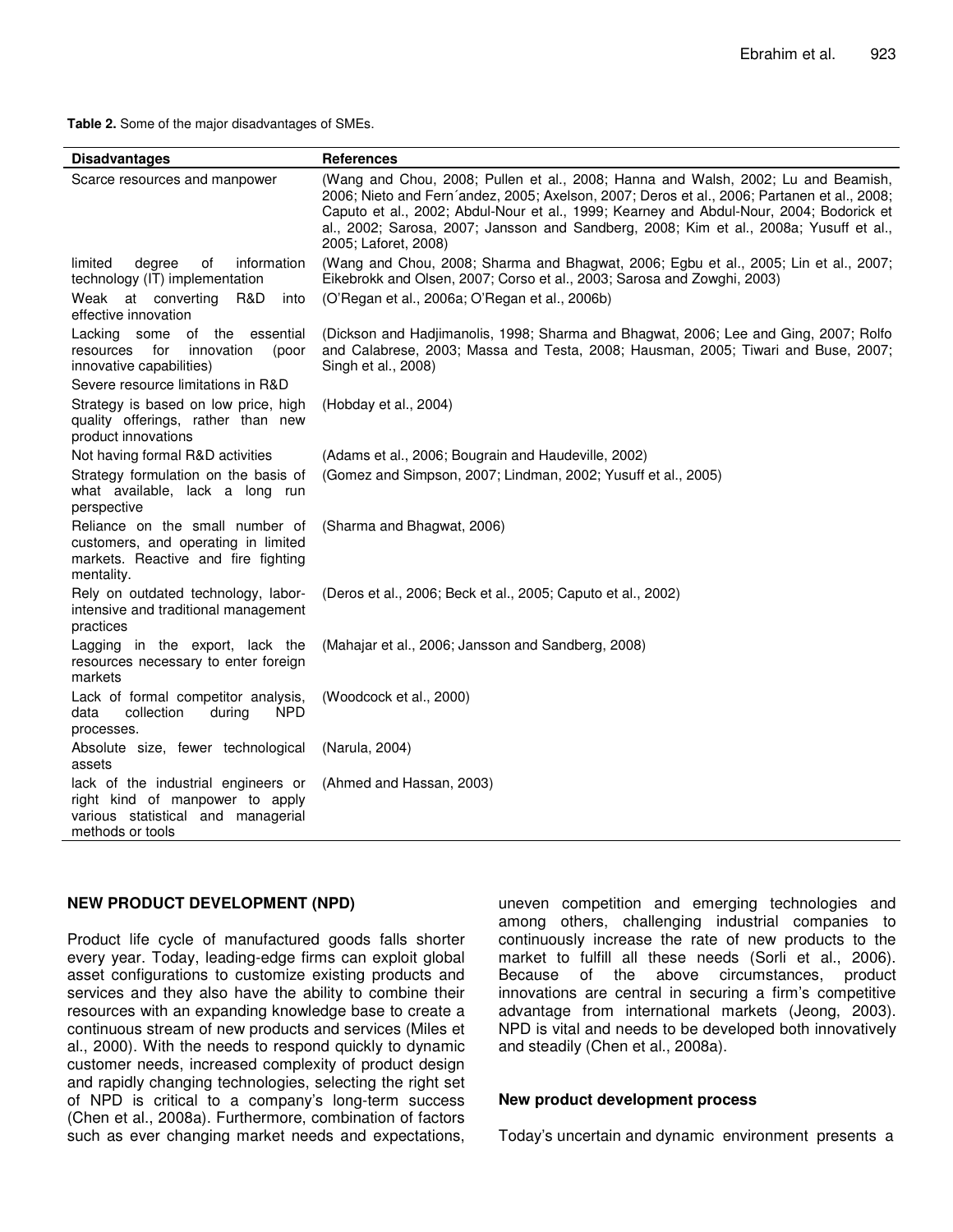fundamental challenge to the NPD process of the future (MacCormack et al., 2001). NPD is a multi-dimensional process and involves multiple activities (Ozer, 2000). Kusar al. (2004) summarized different stages of a NPD, where in earlier stages, the objective is to make a preliminary market analysis, business and technical assessment, whereas at the later stages a new product is designed and developed. The stages could be seen as:

1. Definition of goals (goals of the product development process)

2. Feasibility study (term plan, financial plan, precalculation, goals of market)

3. Development (first draft and structure of the product and parts, product planning and its control processes)

4. Design (design of components, drawing of parts, bills of material)

## **NPD and SMEs**

New product development is of high importance for both large and small and medium-sized organizations (Pullen et al., 2008). To cope up with force of globalization, producers have to continuously innovate and upgrade the quality of their existing products (Acs and Preston, 1997). In these circumstances, companies offer their customers the right products with features and quality, at the right time and at the right price can expect market success (Kusar et al., 2004). A multidisciplinary approach is needed to be successful in launching new products and managing daily operations (Flores, 2006). In the NPD context, teams developing new products in the turbulent environments face quick depreciation of technology and market knowledge because of rapidly changing customer needs, wants and desires, and technological know-how (Akgun et al., 2007).

There are quite a few researchers done to assess NPD performance. For instance, (Cooper et al., 2004) identify various measures of NPD performance at the program and project levels. Measures of performing the entire NPD program include the percentage of business profits from new products, return on investment on R&D spending, and the success rate of launched/developed products. All of these measures show that NPD brings positive growths. With some exceptions, papers addressing the problems and tools needed for implementing NPD in small organizations are lacking (Toni and Nassimbeni, 2003).

## **NPD and dispersed team**

Different products may need different processes. A new product idea needs to be conceived, selected, developed, tested and finally launched to the market (Martinez-Sanchez et al., 2006). The specialized skills and talents

needed for developing new products often remain and develop locally in pockets of excellence around the company or even around the world. Firms, therefore, have no choice but to access such dispersed knowledge and skills to diffuse their new products (Kratzer et al., 2005). Virtualization in NPD has recently started to make sober headway due to developments in technology; virtuality in NPD is now technically possible (Leenders et al., 2003). Automotive original equipment manufacturers (OEMs) have formed partnerships with suppliers to take advantage of their technological expertise in development, design and manufacturing (Wagner and Hoegl, 2006). As product development becomes more complex, they also have to collaborate more closely than in the past. These kinds of collaborations almost always involve individuals from different locations, so virtual team-working supported by IT, offers notable potential benefits (Anderson et al., 2007). May and Carter (2001) in their case study on virtual team-working in the European automotive industry have shown that enhanced communication and collaboration between geographically distributed engineers at automotive manufacturer and supplier sites make them to get benefits such as better quality, reduced costs and reduced time-to-market (between 20 to 50%) for the new product.

## **NPD and virtuality**

New product development (NPD) has long been recognized as one of the corporate core functions (Huang et al., 2004). The rate of market and technological changes has accelerated in the past years and this turbulent environment requires new methods and techniques to bring the successful new products to the marketplace (González and Palacios, 2002). The world market requires short product development times (Starbek and Grum, 2002). Therefore, to successfully and efficiently capture all the experience needed in developing new products and services, more and more organizations are forced to move from traditional face-toface teams to virtual teams or adopt a combination between the two types of teams (Precup et al., 2006). NPD needs collaborated with new product team members both within and outside the firm (Martinez-Sanchez et al., 2006; McDonough et al., 2001; Ozer, 2000) and NPD teams are necessary in most businesses (Leenders et al., 2003).

In addition, the pressure of global competition put companies under intense pressures to build critical mass, reach new markets and plug skill gaps, NPD efforts are increasingly being pursued across multiple nations through all forms of organizational arrangements (Cummings and Teng, 2003). Given the resulting differences in time zones and physical distances in such efforts, virtual NPD projects are receiving increasing attention (McDonough et al., 2001).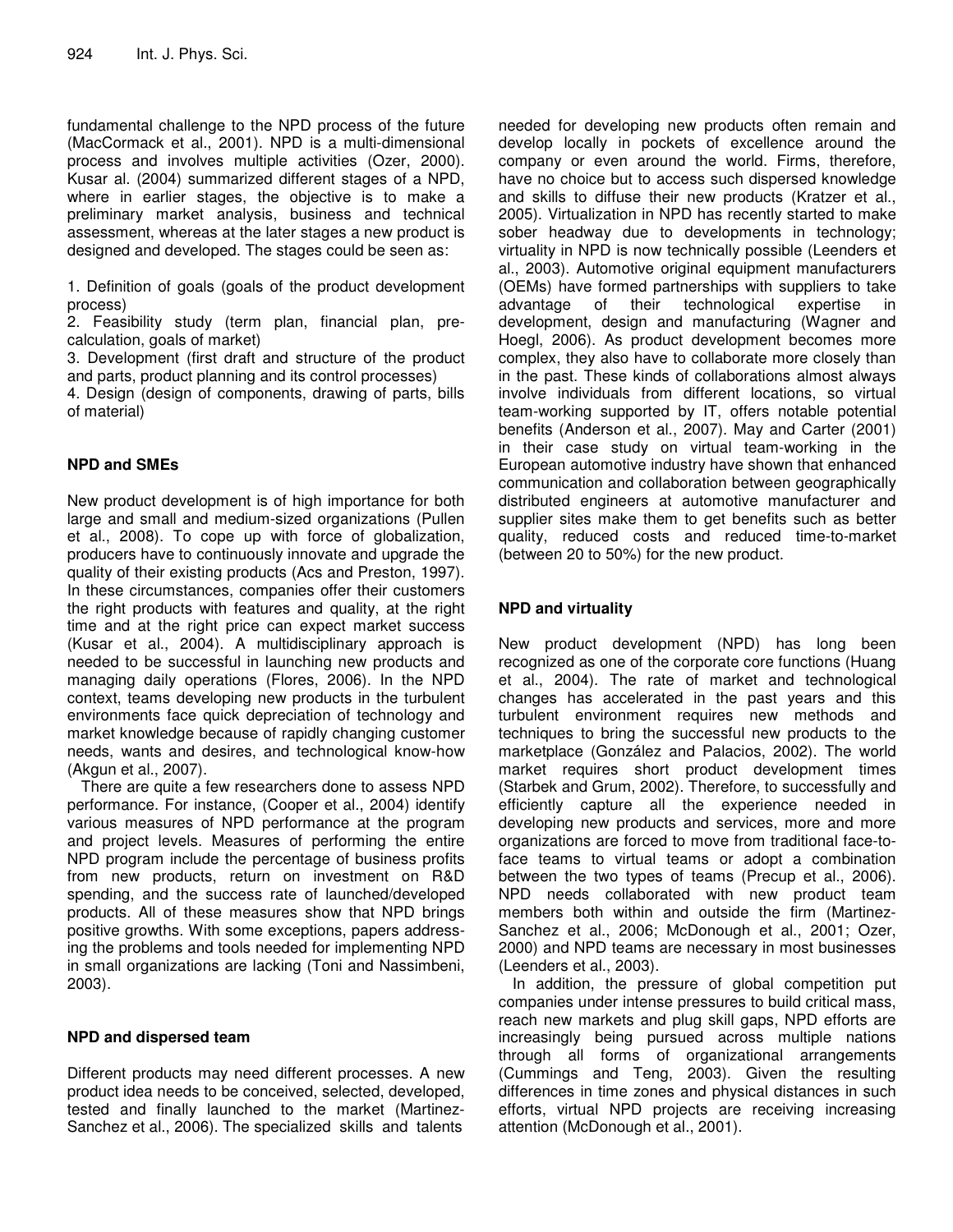**Table 3.** Covering lack of SMEs by virtual teams.

| <b>Disadvantage of SMEs</b>                                                                                                                                                                                                                                                    | Advantage of virtual team                                                                                                                                                                                                                                                                                                                                                                                   |
|--------------------------------------------------------------------------------------------------------------------------------------------------------------------------------------------------------------------------------------------------------------------------------|-------------------------------------------------------------------------------------------------------------------------------------------------------------------------------------------------------------------------------------------------------------------------------------------------------------------------------------------------------------------------------------------------------------|
| Scarce resources and manpower (Wang and Chou,<br>2008; Kim et al., 2008, Pullen et al., 2008; Hanna and<br>Walsh, 2002; Lu and Beamish, 2006; Nieto and<br>Fern'andez, 2005; Axelson, 2007; Deros et al., 2006;<br>Laforet, 2008)                                              | Able to tap selectively into the centre of excellence, using the best talent<br>regardless of location (Criscuolo, 2005; Cascio, 2000; Samarah et al.,<br>2007; Fuller et al., 2006; Furst et al., 2004). Reducing relocation time and<br>costs, reduced travel costs (McDonough et al., 2001; Rice et al., 2007;<br>Bergiel et al., 2008; Cascio, 2000; Fuller et al., 2006; Kankanhalli et al.,<br>2006). |
|                                                                                                                                                                                                                                                                                | Reducing time-to-market [Time also has an almost 1:1 correlation with cost,<br>so cost will likewise, be reduced if the time-to market is quicker (Rabelo<br>and Jr., 2005)] (May and Carter, 2001; Sorli et al., 2006; Kankanhalli et al.,<br>2006; Chen, 2008; Shachaf, 2008; Kusar et al., 2004; Ge and Hu, 2008;<br>Mulebeke and Zheng, 2006)                                                           |
| Lacking some of the essential resources<br>for<br>innovation, Severe resource limitations in R&D<br>(Dickson and Hadjimanolis, 1998; Sharma and<br>Bhagwat, 2006; Lee and Ging, 2007, Rolfo and<br>Calabrese, 2003, Massa and Testa, 2008, Hausman,                            | Organizations seeking to leverage scarce resources across geographic and<br>other boundaries (Munkvold and Zigurs, 2007)                                                                                                                                                                                                                                                                                    |
|                                                                                                                                                                                                                                                                                | More effective R&D continuation decisions (Cummings and Teng, 2003).<br>It can manage the development and commercialization tasks well<br>(Chesbrough and Teece, 2002)                                                                                                                                                                                                                                      |
| 2005)<br>Not having formal R&D activities (Adams et al., 2006)<br>limited degree of information technology<br>(IT)<br>implementation (Wang and Chou, 2008; Sharma and<br>Bhagwat, 2006; Egbu et al., 2005; Lin et al., 2007;<br>Eikebrokk and Olsen, 2007; Corso et al., 2003) | Sharing knowledge, experiences (Rosen et al., 2007; Zakaria et al., 2004;<br>Furst et al., 2004)                                                                                                                                                                                                                                                                                                            |
| Weak at converting R&D into effective innovation<br>(O'Regan et al., 2006a; O'Regan et al., 2006b)                                                                                                                                                                             | Easing transnational innovation (Gassmann and Von Zedtwitz, 2003b)<br>Higher team effectiveness and efficiency (May and Carter, 2001, Shachaf<br>and Hara, 2005)                                                                                                                                                                                                                                            |
| Strategy formulation based on what is available<br>(Gomez and Simpson, 2007)                                                                                                                                                                                                   | Respond quickly to changing business environments (Bergiel et al., 2008;<br>Mulebeke and Zheng, 2006)                                                                                                                                                                                                                                                                                                       |
| Rely on outdated technology, labor-intensive and<br>traditional management practices (Deros et al., 2006;<br>Beck et al., 2005)                                                                                                                                                | Most effective in deciding (Hossain and Wigand, 2004)                                                                                                                                                                                                                                                                                                                                                       |
|                                                                                                                                                                                                                                                                                | Provide organizations with a unprecedented level of flexibility and<br>responsiveness (Powell et al., 2004, Hunsaker and Hunsaker, 2008, Chen,<br>2008)                                                                                                                                                                                                                                                     |
| Lagging in the export (Mahajar et al., 2006)                                                                                                                                                                                                                                   | Provide a vehicle for global collaboration and coordination of R&D-related<br>activities (Paul et al., 2005)                                                                                                                                                                                                                                                                                                |

#### **Web base collaboration**

The Internet, incorporating computers and multimedia have provided potential for remote integration and collaboration in business and manufacturing applications (Lan et al., 2004). A web-based collaborative product design platform enables geographically dispersed authorized users to have access to the company's product data such as product drawing files stored at appointed servers and carry out product design work simultaneously and collaboratively in any operating systems (Zhan et al., 2003). It is however, hard to allocate funding and to design infrastructures and software to support virtual team-working (Chudoba et al., 2005). Despite the widespread use of computers for personal applications, few programming frameworks exist for creating synchronous collaborative applications (Holloway and Julien, 2006). An integrated system can effectively support a dispersed team (Li et al., 2004).

#### **SMEs: VIRTUAL R&D TEAMS AND NPD**

A global market needs a short product development cycle; therefore SMEs are also forced into shifting from sequential to concurrent product development. Virtual teams are dramatically influencing organizations and doing virtual R&D for SMEs is not a choice but a duty to reduce the time-to-market in the intensively competitive market environment.

With the findings of Gassmann and Keupp (2007) advantages of virtual teams for SMEs are extracted and illustrated in Table 3. Managers of SMEs should invest less in tangible assets, but more in those areas that will directly produce their future competitive advantage such as R&D. Therefore, managers of SMEs should recognize that virtual teams in NPD are essential in modern organizations.

Simple transmission of information between new product teams' members is not adequate; the virtual R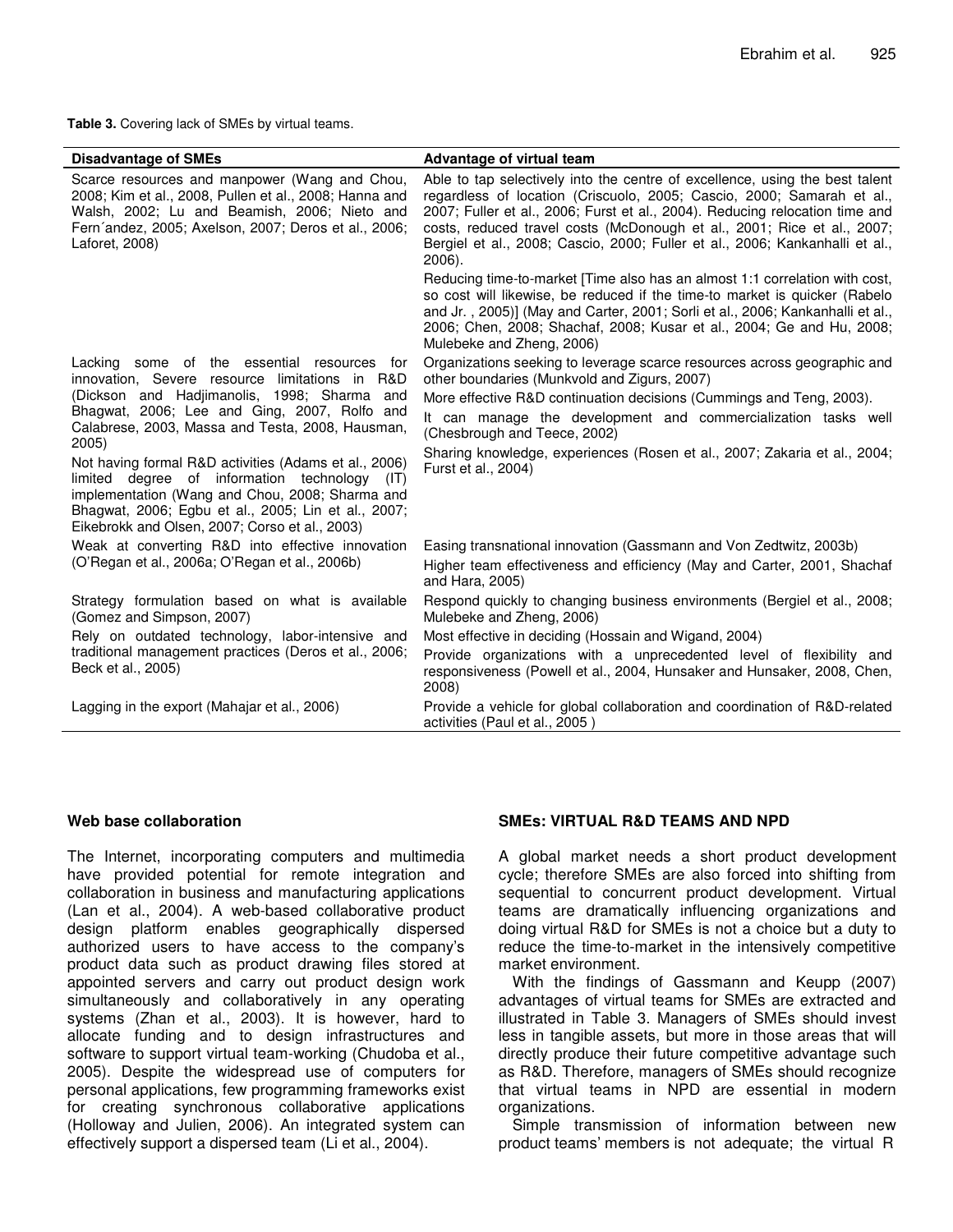and D team should also constructively interact within each team. Managers should have an action plan for bringing the idea to practice. For a successful adoption of virtual teams to develop a new product, relevant impact on the success factors of NPD should be considered.

#### **CONCLUSION**

This paper is provided a comprehensive literature review covering the topics of SMEs, virtual R&D teams and NPD. Web service technology, although now is very popular but still not matured enough, so dealing with it can produce new findings. Currently, from the point of the topic, it suffers from the limit of coverage in almost all major publications. There are still notable gaps in virtual R&D team efforts and effects on new product development within SMEs. A comprehensive empirical study would now be important. Such a study would provide an assessment on patterns, practices, technology or types of activities that should be carried out by R&D virtual teams in SME's to realize more effective NPD niches. It can also detail with the methods being used and their effectiveness as well as preconditions do SMEs must consider for virtual R&D teams. From the application view, it can look into the transition from a traditional R&D structure to the distributed R&D in SMEs. Extensive research is needed to understand the different characteristics of successful virtual R&D teams for NPD in SMEs. We believe, this study provides a further step into the benefits and problems arise in this direction. Future research shall be intending at shifting away from exploring NPD, SMEs and virtual R&D teams separately to the formation and development of a collaborative tools which can support a dispersed team effectively. R&D collaboration can be used as an optional strategy for the knowledge sharing and easing the development of new products, services or processes, among SMEs, which are suffering from lack of resources.

A review of the literature shows the factors that impact on the effectiveness of virtual teams for new product development, are still ambiguous. Effective management can help a virtual R&D teams in SMEs to overcome the constraints imposed by applying virtual R&D teams. Future research would now seem to be essential for developing a comprehensive study (combining survey with case study) in different aspects of virtual teams for NPD. Such a study needs to propose a model for virtual collaboration during the NPD process. While most of the research activities relevant to SMEs do not encourage and support international research cooperation and technology transfer, such as virtual teams will be potentially worthwhile. Similar potential advantages have been listed in Table 1. Therefore, it is vital to bridge this gap and unlock growth opportunities for SMEs through research and help them carry out or outsource research to develop new technology - based products, processes and services, exploit research results, acquire technological know-how and train their employees to incorporate development processes. Setting-up a new pattern has a major obstacle ahead. Therefore, setting-up an infrastructure for virtual R&D team in SMEs still needs many engineering efforts, especially designing a proper Web base collaborative system.

#### **REFERENCES**

- Abdul-Nour G, Drolet J, Lambert S (1999). Mixed production, flexibility and SME. Computers and Industrial Engineering, 37: 429-432.
- Acs ZJ, Morck R, Shaver JM, Yeung B (1997). The Internationalization of Small and Medium-Sized Enterprises: A Policy Perspective. Small Business Economics, 9: 7–20.
- Acs ZJ, Preston L (1997). Small and Medium-Sized Enterprises, Technology, and Globalization: Introduction to a Special Issue on Small and Medium-Sized Enterprises in the Global Economy. Small Business Economics, 9: 1-6.
- Adams R, Bessant J, Phelps R (2006). Innovation Management Measurement: A Review. Int. J. Manage. Rev., 8: 21-47.
- Ahmed S, Hassan M (2003). Survey and case investigations on application of quality management tools and techniques in SMIs. Int. J. Qual. Reliability Manage., 20: 795 - 826.
- Ahuja MK, Galletta DF, Carley KM (2003). Individual Centrality and Performance in Virtual R&D Groups: An Empirical Study Management Science, 49: 21-38.
- Akgun AE, Byrne JC, Lynn GS, Keskin H (2007). New product development in turbulent environments: Impact of improvisation and unlearning on new product performance. J. Eng. Technol. Manage., 24: 203–230.
- Akgun AE, Lynn GS, Yilmaz C (2006). Learning process in new product development teams and effects on product success: A sociocognitive perspective. Ind. Marketing Manage., 35: 210 – 224.
- Anderson AH, Mcewan R, BAL J, Carletta J (2007). Virtual team meetings: An analysis of communication and context. Computers in Human Behavior, 23: 2558–2580.
- Aragón-Sánchez A, Sánchez-Marín G (2005). Strategic Orientation, Management Characteristics, and Performance: A Study of Spanish SMEs. Small Business Management, 43: 287-308.
- Atuahene-Gima K (2003). The effects of centrifugal and centripetal forces on product development speed and quality: how does problem solving matter? Acad. Manage. J., 46: 359-373.
- Axelson JV (2005). Transfer of production knowledge to small and medium-size enterprises - a suggested model. Licentiate thesis Royal Institute of Technology.
- Axelson JV (2007). On the development of production methods for transfer to small to medium-sized enterprises. Doctoral, KTH-Royal Institute of Technology.
- Badrinarayanan V, Arnett DB ( 2008). Effective virtual new product development teams: an integrated framework. J. Bus. Ind. Marketing, 23: 242-248.
- Barnett E, Storey J (2000). Managers' accounts of innovation processes in small and medium-sized enterprises. J. Small Bus. Enterprise Develop., 7: 315 - 324.
- Baskerville R., Nandhakumar J (2007). Activating and Perpetuating Virtual Teams: Now That We're Mobile, Where Do We Go? IEEE Transactions on Professional Communication, 50: 17 - 34
- Beck T, Demirguc-KUNT A, Levine R (2005). SMEs, Growth, and Poverty: Cross-Country Evidence. J. Econ. Growth, 10: 199-229.
- Bell BS, Kozlowski SWJ (2002). A Typology of Virtual Teams: Implications for Effective Leadership. Group and Organization Management, 27: 14-49.
- Bergiel JB, Bergiel EB, Balsmeier PW (2008). Nature of virtual teams: a summary of their advantages and disadvantages. Manage. Res. News, 31: 99-110.
- Biuk-aghai RP (2003). Patterns of Virtual Collaboration. PhD, University of Technology.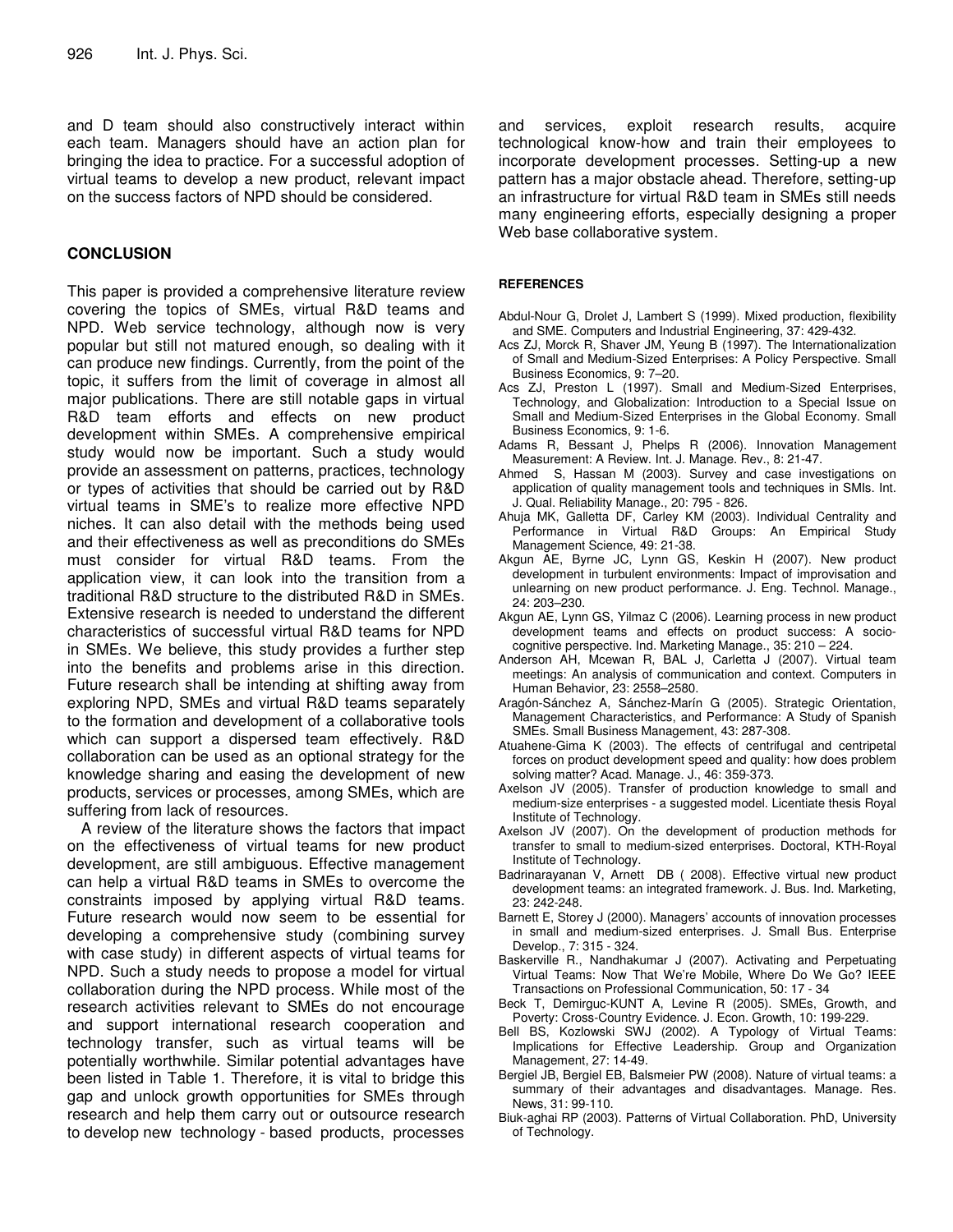- Blomqvist K, Hara V, Koivuniemi J, Äijö T (2004). Towards networked R&D management: the R&D approach of Sonera Corporation as an example. R&D Manage., 34: 591-603.
- Bodorick P, Dhaliwal J, Jutla D (2002). Supporting the e-business readiness of small and medium-sized enterprises: approaches and metrics Internet Research, 12: 139-164.
- Boer FP (2005). Research is an investment, not an expense. Applied Catalysis A: General, 280: 3–15.
- Boudreau MC, Loch KD, Robey D, Straub D (1998). Going Global: Using Information Technology to Advance the Competitiveness Of the Virtual Transnational Organization. Academy of Management Executive, 12: 120-128.
- Bougrain F, Haudeville B (2002). Innovation, collaboration and SMEs internal research capacities. Research Policy, 31: 735-747.
- Boutellier R., Gassmann O, Macho H, Roux M (1998). Management of dispersed product development teams: The role of information technologies. R&D Manage., 28: 13 - 25.
- Canavesio MM., Martinez E (2007). Enterprise modeling of a projectoriented fractal company for SMEs networking. Computers in Industry 58: 794-813.
- Caputo AC, Cucchiella F, Fratocchi L, Pelagagge PM, SCACCHIA F (2002). A methodological framework for innovation transfer to SMEs. Industrial Management & Data Systems, 102: 271-283.
- Carbonara N (2005). Information and communication technology and geographical clusters: opportunities and spread. Technovation, 25: 213-222.
- Cascio WF (2000). Managing a virtual workplace. The Academy of Management Executive, 14: 81-90.
- Cascio WF, Shurygailo S (2003). E-Leadership and Virtual Teams. Organizational Dynamics, 31: 362-376.
- Chen HH, Kang YK, Xing X, Lee AHI, Tong Y (2008a). Developing new products with knowledge management methods and process development management in a network. Computers in Industry, 59: 242–253.
- Chen HH, Lee AHI, Wang HZ, Tong Y (2008b). Operating NPD innovatively with different technologies under a variant social environment. Technological Forecasting Social Change, 385–404.
- Chen M, Liou Y, Wang CW, Fan YW, Chi YPJ (2007). Team Spirit: Design, implementation, and evaluation of a Web-based group decision support system. Decision Support Systems, 43: 1186–1202.
- Chen TY (2008). Knowledge sharing in virtual enterprises via an ontology-based access control approach. Computers in Industry, 59: 502-519.
- Chen TY, Chen YM, Ch HC (2008c). Developing a trust evaluation method between co-workers in virtual project team for enabling resource sharing and collaboration. Computers in Industry 59: 565- 579.
- Chesbrough HW, Teece DJ (2002). Organizing for Innovation: When Is Virtual Virtuous? Harvard Bus. Rev. Article, 127-135.
- Chew YT, Yeung HWC (2001). The SME Advantage: Adding Local Touch to Foreign Transnational Corporations in Singapore. Regional Stud., 35: 431-448.
- Choi Ty (2003). Korea's Small and Medium-Sized Enterprises: Unsung Heroes or Economic Laggards? Academy of Management Executive, 17.
- Chudoba KM, Wynn E, Lu M, Watson M, Beth M (2005). How virtual are we? Measuring virtuality and understanding its impact in a global organization. Info. Systems J., 15: 279-306.
- Cooper R, Edgett S, Kleinschmidt E (2004). Benchmarking best NPD practices-III. Res. Technol. Manage., 47: 43-56.
- Corso M, Martini A, Paolucci E, Pellegrini L (2003). Knowledge management configurations in Italian small-to-medium enterprises. Integrated Manufacturing Systems, 14: 46-56.
- Criscuolo P (2005). On the road again: Researcher mobility inside the R&D network. Research Policy, 34: 1350–1365
- Cummings JL, Teng BS (2003). Transferring R&D knowledge: the key factors affecting knowledge transfer success. J. Engine. Technol. Manage., 20: 39–68.
- Curseu PL, Schalk R, Wessel I (2008). How do virtual teams process information? A literature review and implications for management.
- Dafoulas G, Macaulay L (2002). Investigating Cultural Differences in Virtual Software Teams. Electronic J. Info. Systems Developing

Countries (EJISDC), 7: 1-14.

- Davis CH, Sun E (2006). Business Development Capabilities in Information Technology SMEs in a Regional Economy: An Exploratory Study. J. Technol. Transfer, 31: 145-161.
- Deros BM, Yusof SM, Salleh AM (2006). A benchmarking implementation framework for automotive manufacturing SMEs. Benchmarking: Int. J., 13: 396-430.
- Dickson KE, Hadjimanolis A (1998). Innovation and networking amongst small manufacturing firms in Cyprus. Int. J. Entrepreneurial Behav. Res., 4: 5-17.
- Dickson PH, Weaver KM, Hoy F (2006). Opportunism in the R&D alliances of SMES: The roles of the institutional environment and SME size. J. Bus. Venturing, 21: 487–513
- Dijk BV, Hertog RD, Menkveld B, Thurik R (1997). Some New Evidence on the Determinants of Large- and Small-Firm Innovation Small Business Economics, 9: 335-343.
- Dong B, Liu S (2006). Implementation of Web Resource Service to Product Design In: WANG K, KOVACS G, WOZNY M, FANG M (eds.) International Federation for Information Processing Knowledge Enterprise: Intelligent Strategies in Product Design, Manufacturing, and Management. Boston: Springer.
- EGBU CO, Hari S, Renukappa SH (2005). Knowledge management for sustainable competitiveness in small and medium surveying practices. Structural Survey, 23: 7-21.
- Eikebrokk TR, Olsen DH (2007). An empirical investigation of competency factors affecting e-business success in European SMEs. Info. Manage., 44: 364-383
- Erkena H, Gilsing V (2005). Relocation of R&D a Dutch perspective. Technovation, 25: 1079–1092.
- Flores M (2006). IFIP International Federation for Information Processing. Network-Centric Collaboration and Supporting Fireworks. Boston: Springer.
- Fuller MA, Hardin AM, Davison RM (2006). Efficacy in Technology-Mediated Distributed Team J. Manage. Info. Systems, 23: 209-235.
- Furst SA, Reeves M, Rosen B, Blackburn RS (2004). Managing the life cycle of virtual teams. Academy of Management Executive, 18: 6-20.
- Gassmann O, Keupp MM (2007). The competitive advantage of early and rapidly internationalising SMEs in the biotechnology industry: A knowledge-based view. J. World Bus., 42: 350-366.
- Gassmann O, Von Zedtwitz M (1999). Organizing virtual R&D teams: towards a contingency approach. In: IEEE Management of Engineering and Technology, Technology and Innovation Management. PICMET '99. Portland International Conference on Management of Engineering and Technology, Portland, OR, USA. 198-199.
- Gassmann O, Von Zedtwitz M (2003a). Innovation Processes in Transnational Corporations, Elsevier Science Ltd.
- Gassmann O, Von Zedtwitz M (2003b). Trends and determinants of managing virtual R&D teams. R&D Management, 33: 243-262.
- Gaudes A, Hamilton-Bogart B, Marsh S, Robinson H (2007). A Framework for Constructing Effective Virtual Teams. J. E-working, 1: 83-97
- GE Z, HU Q (2008). Collaboration in R&D activities: Firm-specific decisions. Euro. J. Operational Res., 185: 864-883.
- Gomez JO, SIMPSON M (2007). Achieving competitive advantage in the Mexican footwear industry. Benchmarking: Int. J., 14: 289-305.
- González FJM, Palacios TMB (2002). The effect of new product development techniques on new product success in Spanish firms. Ind. Marketing Manage., 31: 261-271.
- Gray C (2006). Absorptive capacity, knowledge management and innovation in entrepreneurial small firms. Int. J. Entrepreneurial Behav. Res., 12: 345-360.
- Griffith TL, Sawyer JE, Neale MA (2003). Virtualness and Knowledge in Teams: Managing the Love Triangle in Organizations, Individuals, and Information Technology. MIS Quart., 27: 265-287.
- Gunasekaran A, Marri HB, Grieve RJ (1999). Activity based costing in small and medium enterprises. Computers Ind. Eng., 37: 407-411.
- Guniš A, Šišlák J, Valčuha Š (2007). Implementation Of Collaboration Model Within SME's. In: CUNHA, P. F. & MAROPOULOS, P. G. (eds.) Digital Enterprise Technology-Perspectives and Future Challenges. Springer US.
- Haga T (2005). Action research and innovation in networks, dilemmas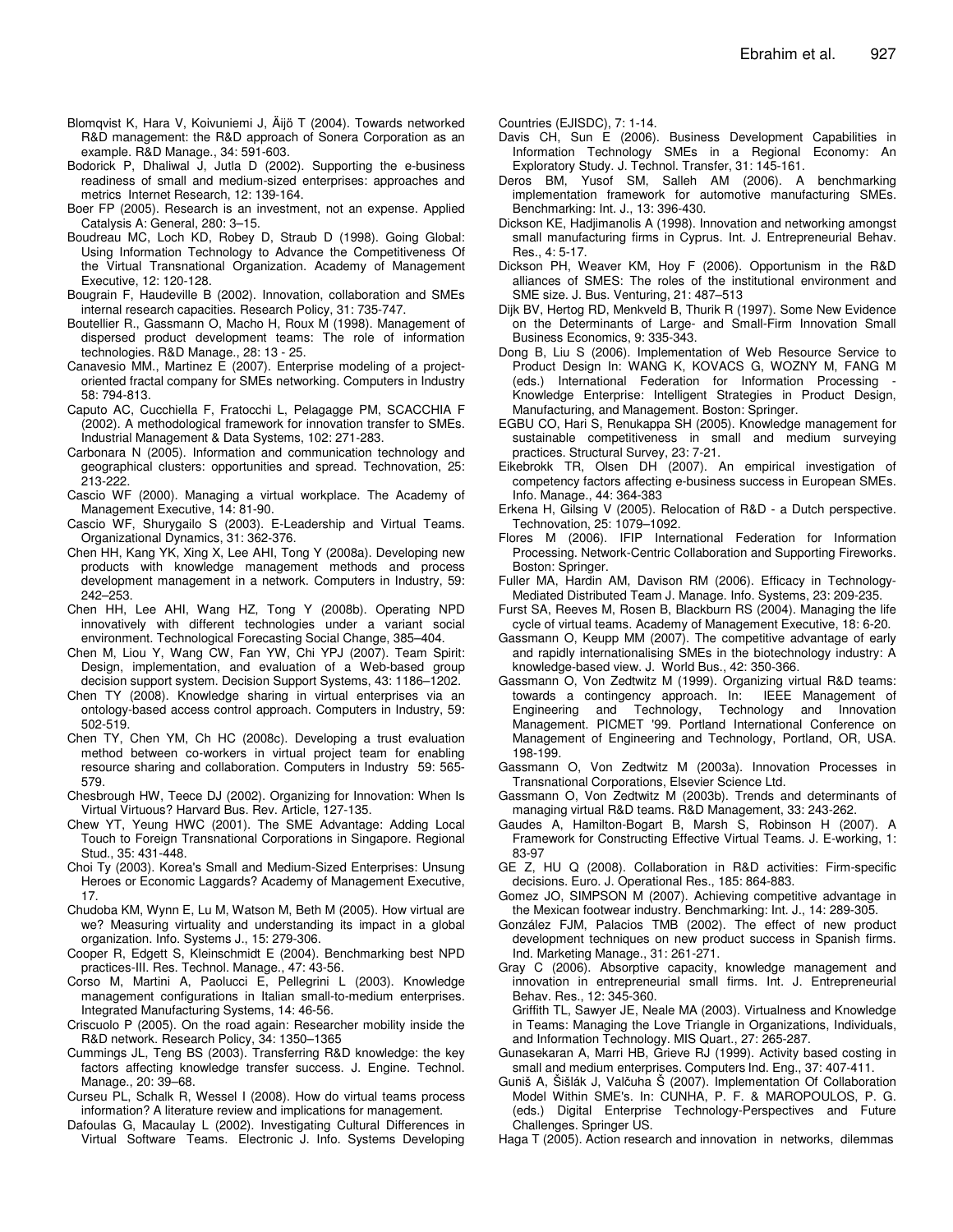and challenges: two cases AI & Society 19: 362-383.

- Hanna V, Walsh K (2002). Small Firm Networks: A Successful Approach to Innovation? R&D Manage., 32: 201-207.
- Hausman A (2005). Innovativeness among small businesses: Theory and propositions for future research. Ind. Marketing Manage., 34: 773-782.
- Hegde D, Hicks D (2008). The maturation of global corporate R&D: Evidence from the activity of U.S. foreign subsidiaries. Res. Pol., 37: 90–406.
- Hertel GT, Geister S, Konradt U (2005). Managing virtual teams: A review of current empirical research. Human Resource Manage. Rev., 15: 69–95.
- Hinds PJ, Mortensen M (2005). Understanding Conflict in Geographically Distributed Teams: The Moderating Effects of Shared Identity, Shared Context, and Spontaneous Communication. Organization Sci., 16: 290-307.
- Hobday M, Rush H, Bessant J (2004). Approaching the innovation frontier in Korea: the transition phase to leadership. Res. Pol., 33: 1433-1457.
- Hoffman K, Parejo M, Bessant J, Perren L (1998). Small firms, R&D, technology and innovation in the UK: A literature review. Technovation 18: 39-55
- Holloway S, Julien C (2006). Developing Collaborative Applications Using Sliverware In: MEERSMAN, R. & TARI, Z. (eds.) Lecture Notes in Computer Science ,On the Move to Meaningful Internet Systems 2006. Berlin / Heidelberg: Springer-Verlag.
- Hossain L, Wigand RT (2004). ICT Enabled Virtual Collaboration through Trust. J. Computer-Mediated Communication, 10: 1-23.
- Howells J, James A, Malik K (2003). The sourcing of technological knowledge: distributed innovation processes and dynamic change. R&D Manage., 33: 395-409.
- Huang X, Soutar GN, Brown A (2001). Resource adequacy in new product development: a discriminant analysis. Europ. J. Innovation Management, 4: 53 - 59.
- Huang X, Soutar GN, Brown A (2004). Measuring new product success: an empirical investigation of Australian SMEs. Ind. Marketing Manage., 33: 117– 123.
- Hunsaker PL, Hunsaker JS (2008). Virtual teams: a leader's guide. Team Performance Management, 14: 86-101.
- Jacobsa J, Moll JV, Krause P, Kusters R, Trienekens J, Brombacher A (2005). Exploring defect causes in products developed by virtual teams Information and Software Technology, 47: 399-410.
- Jain VK, Sobek DK (2006). Linking design process to customer satisfaction through virtual design of experiments. Research in Engineering Design, 17: 59-71.
- Jansson H, Sandberg S (2008). Internationalization of small and medium sized enterprises in the Baltic Sea Region. J. Int. Manage. 14: 65-77.
- Jeong I (2003). A cross-national study of the relationship between international diversification and new product performance. International Marketing Review, 20: 353-376.
- Johnson P, Heimann V, O'neill K (2001). The "wonderland" of virtual teams. J. Workplace Learn., 13: 24 - 30.
- Jones O, Macpherson A (2006). Inter-Organizational Learning and Strategic Renewal in SMEs. Long Range Planning, 39: 155-175.
- Kankanhalli A, Tan BCY, Wei KK (2006). Conflict and Performance in Global Virtual Teams. J. Manage. Info. Systems, 23: 237-274.
- Karaev A, Koh SCL, Szamosi LT (2007). The cluster approach and SME competitiveness: a review. Manufacturing Technol. Manage., 18: 818-835.
- Kayworth TR, Leidner DE (2002). Leadership Effectiveness in Global Virtual Teams Management Information Systems, 18: 7 – 40.
- Kearney S, Abdul-Nour G (2004). SME and quality performance in networking environment. Computers and Industrial Engineering, 46: J. Managerial Psychology, 23: 628 - 652.
- Kim KS, Knotts TL, Jones SC (2008). viability of small manufacturing enterprises (SME) in the market. Expert Systems with Applications 34: 128-134.
- Kirkman BL, Rosen B, Gibson CB, Tesluk PE, Mcpherson SO (2002). Five challenges to virtual team success: lessons from Sabre Inc. Academy of Management Executive, 16: 67-79.
- Kotey B, Slade P (2005). Formal Human Resource Management

Practices in Small Growing Firms. J. Small Bus. Manage., 43: 16-40.

- Kratzer J, Leenders R, Engelen JV (2005). Keeping Virtual R&D Teams Creative. Industrial Research Institute, Inc., 1: 13-16.
- Kuo HC, Li Y (2003). A Dynamic Decision Model of SMEs' FDI. Small Business Economics, 20: 219–231.
- Kusar J, Duhovnik J, GRUM J, STARBEK M (2004). How to reduce New product development time. Robotics and Computer-Integrated Manufacturing, 20: 1-15.
- Laforet S (2008). Size, strategic, and market orientation affects on innovation. J. Bus. Res. 61: 753-764.
- Laforet S, Tann J (2006). Innovative characteristics of small manufacturing firms. J. Small Bus. Enterprise Dev., 13: 363 - 380.
- Lan H, Ding Y, Hong J, Huang H, Lu B (2004). A web-based manufacturing service system for rapid product development. Computers in Industry, 54: 51 - 67
- Lawson CP, Longhurst PJ, IVEY PC (2006). The application of a new research and development project selection model in SMEs. Technovation 26: 242-250
- Lee C, Ging LC (2007). SME Innovation in the Malaysian Manufacturing Sector. Economics Bulletin, 12: 1-12.
- Lee-Kelley L, Sankey T (2008). Global virtual teams for value creation and project success: A case study. Int. J. Project Manage. 26: 51–62.
- Leenders RTAJ, Engelen JMLV, Kratzer J (2003). Virtuality, communication, and new product team creativity: a social network perspective. J. Eng. Technol. Manage. 20: 69–92.
- Levy M, Loebbecke C, Powell P (2003). SMEs, co-opetition and knowledge sharing: the role of information systems. Eur. J. Information Systems, 12: 3-17.
- Levy M, Powell P (1998). SME Flexibility and the Role of Information Systems. Small Business Economics, 11: 183-196.
- Li WD, Fuh JYH, Wong YS (2004). An Internet-enabled integrated system for co-design and concurrent engineering. Computers in Industry, 55: 87-103
- Lin C, Huang YA, Tseng SW (2007). A Study of Planning and Implementation Stages in Electronic Commerce Adoption and Evaluation: The Case of Australian SMEs. Contemporary Management Research, 3: 83-100.
- Lindman MT (2002). Open or closed strategy in developing new products? A case study of industrial NPD in SMEs. Eur. J. Innovation Management, 5: 224 - 236.
- Lipnack J, STAMPS J (2000). Why The Way to Work. Virtual Teams: People Working across Boundaries with Technology. Second Edition ed. New York: John Wiley & Sons.
- Liu B, Liu S (2007). Value Chain Coordination with Contracts for Virtual R&D Alliance Towards Service. The 3rd IEEE International Conference on Wireless Communications, Networking and Mobile Computing, WiCom 2007. Shanghai, China: IEEE Xplore.
- Love PED, Irani Z (2004). An exploratory study of information technology evaluation and benefits management practices of SMEs in the construction industry Information and Management, 42: 227- 242.
- Low L (2006). A putative East Asian business model. Int. J. Social Economics, 33: 512-528.
- Lu JW, Beamish PW (2006). SME internationalization and performance: Growth vs. profitability. Journal of International Entrepreneurship, 4: 27–48.
- Lurey JS, Raisinghani MS (2001). An empirical study of best practices in virtual teams Information & Management, 38: 523-544.
- Maccormack A, Verganti R, Iansiti M (2001). Developing Products on "Internet Time": The Anatomy of a Flexible Development Process. Management Sc., 47: 133-150.
- Mahajar AJB, Abdullah SS, Yunus JBM (2006). The Effectiveness of Small and Medium Development Corporation (SMIDEC) Export Assistance Programs on Malaysian SME's. In: WELSH DHB, YAJID MSA, PASHTENKO VH, AHMED ZU, eds. Proceedings of Advances in Global Business Research January 4—6, Kuala Lumpur, Malaysia. 90-98.
- Mahemba CM, Bruijn, E. J. D. (2003). Innovation Activities by Small and Medium-sized Manufacturing Enterprises in Tanzania. Creativity and Innovation Management, 12: 162-173.
- Martinez-Sanchez A, Perez-Perez M, De-Luis-Carnicer P, Vela-Jimenez MJ (2006). Teleworking and new product development. Europ. J.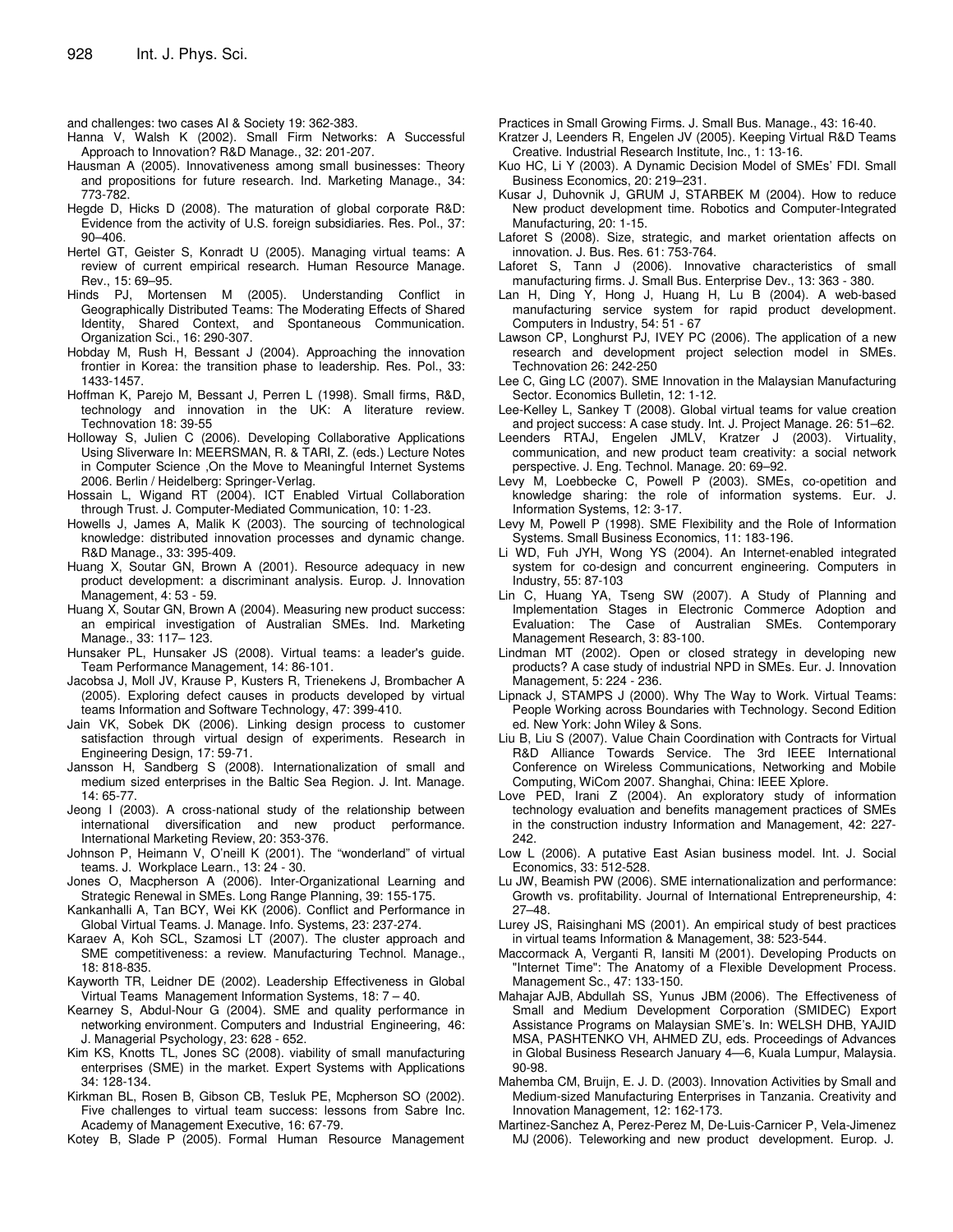Innovation Manage., 9: 202-214.

- Martins LL, Gilson LL, Maynard MT (2004). Virtual teams: What do we know and where do we go from here? J. Manage. 30: 805–835.
- Massa S, Testa S (2008). Innovation and SMEs: Misaligned perspectives and goals among entrepreneurs, academics, and policy makers. Technovation, 28: 393-407.
- May A, Carter C (2001). A case study of virtual team working in the European automotive industry. Int. J. Industrial Ergonomics, 27: 171- 186.
- Mcdonough EF, Kahn KB, Barczak G (2001). An investigation of the use of global, virtual, and collocated new product development teams. J. Product Innovation Manage., 18: 110–120.
- Merali Y, Davies J (2001). Knowledge Capture and Utilization in Virtual Communities. International Conference On Knowledge Capture, K-CAP'01. Victoria, British Columbia, Canada.
- Mezgar I, Kovacs GL, Paganelli P (2000). Co-operative production planning for small- and medium-sized enterprises. Int. J. Production Econ., 64: 37-48.
- Miles RE, Snow CC, Miles G (2000). TheFuture.org Long Range Planning, 33: 300-321.
- Mulebeke Jaw, Zheng L (2006). Incorporating integrated product development with technology road mapping for dynamism and innovation. Int. J. Product Dev., 3: 56 - 76.
- Munkvold BE, Zigurs I (2007). Process and technology challenges in swift-starting virtual teams. Info. Manage., 44: 287–299.
- Narula R (2004). R&D Collaboration by SMEs: new opportunities and limitations in the face of globalisation. Technovation 24: 153-161.
- Nieto MJ, Fern´Andez Z (2005). The role of information technology in corporate strategy of small and medium enterprises. J. Int. Entrepreneurship 3: 251-262.
- Noori H, Lee WB (2006). Dispersed network manufacturing: adapting SMEs to compete on the global scale. J Manufacturing Technol. Manage., 17: 1022-1041.
- Nunes MB, Annansingh F, Eaglestone B (2006). Knowledge management issues in knowledge-intensive SMEs. J. Doc., 62: 101- 119.
- O'regan N, Ghobadian A, Gallear D (2006a). In search of the drivers of high growth in manufacturing SMEs. Technovation, 26: 30–41.
- O'regan N, Ghobadian A, Sims M (2006b). Fast tracking innovation in manufacturing SMEs Technovation, 26: 251-261.
- Ocker RJ, Fjermestad J (2008). Communication differences in virtual design teams: findings from a multi-method analysis of high and low performing experimental teams. The DATA BASE for Advances in Information Systems, 39: 51-67.
- Ojasalo J (2008). Management of innovation networks: a case study of different approaches. Europ. J. Innovation Manage., 11: 51-86.
- Olson-Buchanan JB, Rechner PL, Sanchez RJ, Schmidtke JM (2007). Utilizing virtual teams in a management principles course. Education + Training, 49: 408-423.
- Ortiz DE Guinea A, Webster J, Staples S ( 2005). A Meta-Analysis of the Virtual Teams Literature. In: Symposium on High Performance Professional Teams Industrial Relations Centre, October 12,2005, School of Policy Studies, Queen's University, Kingston, Canada.
- Ozer M (2000). Information Technology and New Product Development Opportunities and Pitfalls. Industrial Marketing Management 29: 387- 396.
- Partanen J, Möller K, Westerlund M, Rajala R, Rajala A (2008). Social capital in the growth of science-and-technology-based SMEs. Industrial Marketing Management, 37: 513-522.
- Paul S, Seetharaman P, Samarah I, Peter Mykytyn J (2005). Understanding Conflict in Virtual Teams: An Experimental Investigation using Content Analysis. In: 38th Hawaii International Conference on System Sciences, January 3-6, Hawaii. 1-10.
- Pauleen DJ (2003). An Inductively Derived Model of Leader-Initiated Relationship Building with Virtual Team Members. J. Manage. Info. Systems, 20: 227-256.
- Pawar KS, Sharifi S (1997). Physical or virtual team collocation: Does it matter? Int. J. Production Econ., 52: 283-290.
- Pena-Mora F, Hussein K, Vadhavkar S, Benjamin K (2000). CAIRO: a concurrent engineering meeting environment for virtual design teams. Artifcial Intelligence in Engineering 14: 203-219.

Perrini F, Russo A, Tencati A (2007). CSR Strategies of SMEs and

Large Firms. Evidence from Italy. J. Bus. Ethics, 74: 285-300.

- Piccoli G, Powell A, Ives B (2004). Virtual teams: team control structure, work processes, and team effectiveness. Info. Technol. People, 17: 359 - 379.
- Pihkala T, Varamaki E, Vesalainen J (1999). Virtual organization and the SMEs: a review and model development. Entrepreneurship and Regional Development, 11: 335 - 349.
- Poehler L, Schumacher T (2007). The Virtual Team Challenge: Is It Time for Training? PICMET 2007. Portland, Oregon – USA.
- Powell A, Piccoli G, Ives B (2004). Virtual teams: a review of current literature and directions for future research. The Data base for Advances in Information Systems, 35: 6–36.
- Prasad K, Akhilesh KB (2002). Global virtual teams: what impacts their design and performance? Team Performance Management, 8: 102 - 112.
- Precup L, O'sullivan D, Cormican K, Dooley L (2006). Virtual team environment for collaborative research projects. Int. J. Innovation Learn., 3: 77 - 94
- Pullen A., Weerd-Nederhof PD, Groen A, Fisscher O (2008). Configurations of external SME characteristics to explain differences in innovation performance. High Technology Small Firms Conference Twente University, Netherlands.
- Qureshi S, Vogel D (2001). Adaptiveness in Virtual Teams: Organisational Challenges and Research Directions. Group Decision and Negotiation 10: 27-46.
- Rabelo L, JR THS (2005). Sustaining growth in the modern enterprise: A case study. J. Eng. Technol. Manage. JET-M, 22: 274-290.
- Ramayah T, Muhamad J, Aizzat MN, Koay PL (2003). Internal Group Dynamics, Team Characteristics and Team Effectiveness: A Preliminary Study of Virtual Teams. Int. J. Knowledge, Cult. Change Manage., 3: 415-435.
- Redoli J, Mompó R, García-Díez J, López-Coronado M (2008). A model for the assessment and development of Internet-based information and communication services in small and medium enterprises Technovation, 28: 424-435.
- Reger G (2004). Coordinating globally dispersed research centers of excellence—the case of Philips Electronics. J. Int. Manage., 10: 51– 76.
- Rezgui Y (2007). Exploring virtual team-working effectiveness in the construction sector. Interacting with Computers, 19: 96–112.
- Rice DJ, Davidson1 BD, Dannenhoffer JF, Gay GK (2007). Improving the Effectiveness of Virtual Teams by Adapting Team Processes. Computer Supported Cooperative Work, 16: 567–594.
- Richtne´R A, Rognes J (2008). Organizing R&D in a global environment-Increasing dispersed co-operation versus continuous centralization. Europ. J. Innovation Manage., 11: 125-141.
- Robinson DKR, Propp T (2008). Multi-path mapping for alignment strategies in emerging science and technologies. Technology Forecasting and Social Change, doi:10.1016/j.techfore.2008.02.002.
- Robles-estrada C, Gómez-suárez M (2007). E-Business Adoption in the SME's: towards an Integrated Theoretical-Empirical Research Framework. In: The 10th International Conference on Global Business and Economic Development , Creativity and Innovation: Imperatives for Global Business and Development, August 8-11, Ryukoku University Fukakusa Campus, Kyoto, Japan. 1730-1745.
- Rolfo S, Calabrese G (2003). Traditional SMEs and innovation: the role of the industrial policy in Italy Entrepreneurship and Regional Development, 15: 253-271.
- Rosen B, Furst S, Blackburn R (2007). Overcoming Barriers to Knowledge Sharing in Virtual Teams. Organizational Dynamics, 36: 259–273.
- Ryssen SV, Godar SH (2000). Going international without going international: multinational virtual teams. J. Int. Manage., 6: 49-60.
- Salmela E, Lukka A (2004). Value added logistics in supply and demand chains SMILE. Part 1 : Ebusiness between global company and its local SME supplier network,Research Report 153, ISBN 951- 764-925-8.
- Samarah I, Paul S, Tadisina S (2007). Collaboration Technology Support for Knowledge Conversion in Virtual Teams: A Theoretical Perspective. In: 40th Hawaii International Conference on System Sciences (HICSS), Hawai. 1-10.
- Sarosa S (2007). The information technology adoption process within